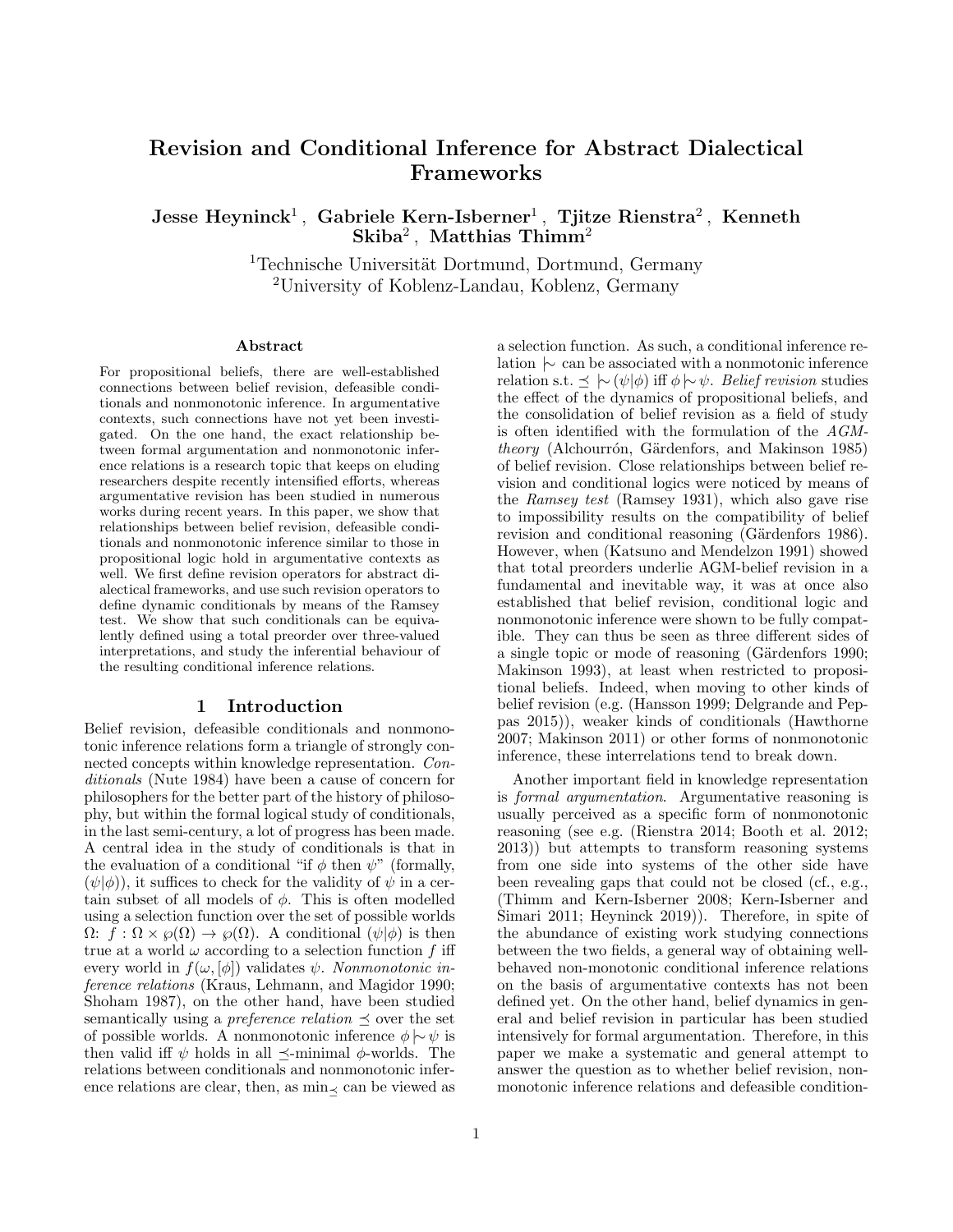

Figure 1: Graphical Representation of connections between belief revision, nonmonotonic inference and conditional logics. A full line means there is a full correspondence between the two concepts, whereas a dashed line means that there is additional information needed for a full correspondence. E.g. to define a belief revision operator on the basis of a nonmonotonic inference relation one needs to additionally assume a context K which corresponds to  $\phi$ , see e.g. (Makinson and Gärdenfors 1991).

als form an interconnected triangle in an argumentative context as they do in a propositional setting. We answer this question for Abstract Dialectical Frameworks (ADFs) (Brewka et al. 2013), an approach to formal argumentation, which subsumes many other argumentative formalisms in a generic, logic-based way.

In this paper, we investigate connections between belief revision, nonmonotonic inference and defeasible conditionals within abstract dialectical argumentation. We first define and study revision of ADFs in depth and then use these revisions to define conditional inference for ADFs. Then, we define dynamic nonmonotonic inference relations based on the Ramsey test (Ramsey 1931). We study these inference relations in terms of rationality postulates known from defeasible conditionals. We accordingly summarize the contributions of this paper as follows: (1) definition of belief revision of ADFs by formulas, (2) a semantical characterisation of such revision operators in terms of total preorders over three-valued interpretations, (3) the definition of dynamic conditional inference relations for ADFs based on the Ramsey test, and (4) a study of dynamic conditional inference relations in terms of postulates known from defeasible conditionals.

Outline of this Paper: We first state all the necessary preliminaries in Section 2 on propositional logic (Section 2.1), three-valued logic (Section 2.2), reasoning with nonmonotonic conditionals (Section 2.3), propositional revision (Section 2.4) and abstract dialectical argumentation (Section 2.5). We then define revision of ADFs under various semantics, in particular under the preferred semantics (Section 3.3) and the grounded semantics (Section 3.4). Thereafter, in Section 4, we define and study dynamic conditionals based on such revisions. We compare our approach with related work in Section 5.

### 2 Preliminaries

In the following, we briefly recall some general preliminaries on propositional logic, as well as technical details on conditional logic and ADFs (Brewka et al. 2013).

## 2.1 Propositional Logic

For a set At of atoms let  $\mathcal{L}(At)$  be the corresponding propositional language constructed using the usual connectives  $\wedge$  (and),  $\vee$  (or),  $\neg$  (negation) and  $\rightarrow$  (material implication). A (classical) interpretation (also called *possible world*)  $\omega$  for a propositional language  $\mathcal{L}(At)$  is a function  $\omega : At \to \{T, F\}$ . Let  $\Omega(At)$  denote the set of all interpretations for At. We simply write  $\Omega$  if the set of atoms is implicitly given. An interpretation  $\omega$ satisfies (or is a model of) an atom  $a \in At$ , denoted by  $\omega \models a$ , if and only if  $\omega(a) = T$ . The satisfaction relation  $\models$  is extended to formulas as usual. As an abbreviation we sometimes identify an interpretation  $\omega$  with its complete conjunction, i.e., if  $a_1, \ldots, a_n \in \mathsf{At}$  are those atoms that are assigned T by  $\omega$  and  $a_{n+1}, \ldots, a_m \in \mathsf{At}$ are those propositions that are assigned  $\mathsf{F}$  by  $\omega$  we identify  $\omega$  by  $a_1 \dots a_n \overline{a_{n+1}} \dots \overline{a_m}$  (or any permutation of this). For example, the interpretation  $\omega_1$  on  $\{a, b, c\}$ with  $\omega(a) = \omega(c) = \mathsf{T}$  and  $\omega(b) = \mathsf{F}$  is abbreviated by  $a\overline{b}c$ . For  $\Phi \subseteq \mathcal{L}(A_t)$  we also define  $\omega \models \Phi$  if and only if  $\omega \models \phi$  for every  $\phi \in \Phi$ . Define the set of models  $Mod(X) = \{ \omega \in \Omega(\mathsf{At}) \mid \omega \models X \}$  for every formula or set of formulas X. A formula or set of formulas  $X_1$ entails another formula or set of formulas  $X_2$ , denoted by  $X_1 \vdash X_2$ , if  $\mathsf{Mod}(X_1) \subseteq \mathsf{Mod}(X_2)$ .

#### 2.2 Kleenes Three-Valued Logic

A 3-valued interpretation for a set of atoms At is a function  $v : S \rightarrow {\text{T}, \text{L}, u}$ , which assigns to each atom in At either the value  $\top$  (true, accepted),  $\bot$ (false, rejected), or  $u$  (unknown). The set of all threevalued interpretations for a set of atoms At is denoted by  $V(At)$ . We sometimes denote an interpretation  $v \in \mathcal{V}(\{x_1,\ldots,x_n\})$  by  $\dagger_1 \ldots \dagger_n$  with  $v(x_i) = \dagger_i$  and  $\dagger_i \in \{\top, \bot, u\}, \text{ e.g. } \top \top \text{ denotes } v(a) = v(b) = \top.$  A 3-valued interpretation  $v$  can be extended to arbitrary propositional formulas  $\phi \in \mathcal{L}(A_t)$  via the truth tables in Table 1. We furthermore extend the language with a second, weak negation ∼, which is evaluated to true if there is no positive information for the negated formula (i.e. the negated formula is false or undecided) and thus expresses non-truth, as opposed to  $\neg$  which expresses explicit falsity. The truth table for ∼ can also be found in Table  $1<sup>1</sup>$  It will prove convenient to define the connective  $\odot$  which stipulates a formula is undecided. We

<sup>&</sup>lt;sup>1</sup>In the terminology of (Urquhart 2001), the negation  $\sim$ corresponds to Bochvar's external negation (Bochvar and Bergmann 1981) and  $\neg$  corresponds to Kleene's negation in his three-valued logic.  $\sim$  is also called Kleene's weak negation (Varzi and Warglien 2003), since the conditions for  $\sim$  $\phi$  being satisfied are weaker than those for  $\neg \phi$  being satisfied (i.e.  $\{\neg \phi\} \vdash_{\mathsf{K}} \neg \phi$ ).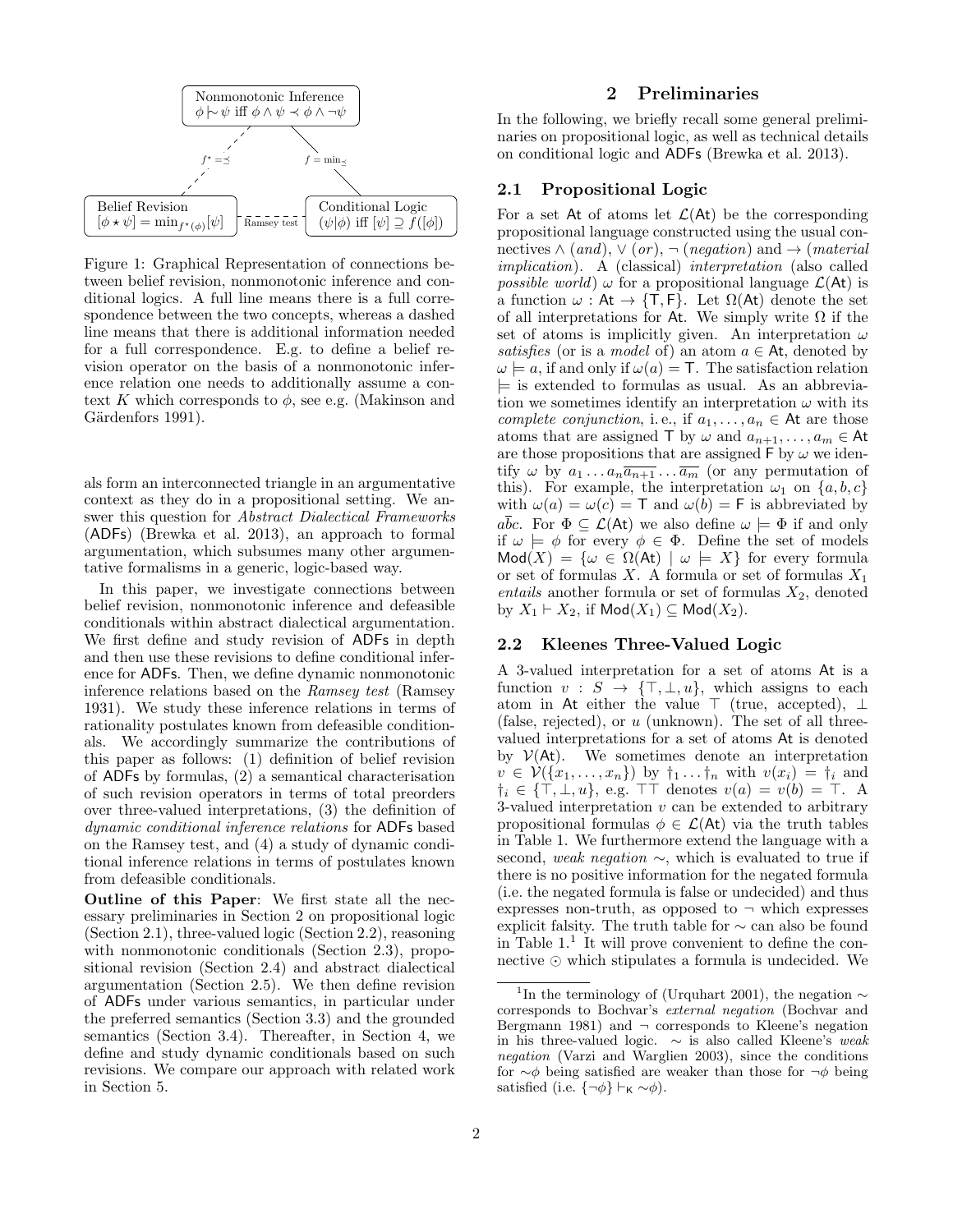| $   \neg   \sim   \odot$                                                                                                    |  |                                                                                                                            |                                     | $\wedge$ $\parallel$ T $u$ $\perp$  |  | $\vee$ $\parallel$ T $u$ $\perp$  |  |
|-----------------------------------------------------------------------------------------------------------------------------|--|----------------------------------------------------------------------------------------------------------------------------|-------------------------------------|-------------------------------------|--|-----------------------------------|--|
|                                                                                                                             |  | $\begin{array}{c ccccccccc}\n\hline\n\top & \top & \bot & u & \bot & \top & \top & \top & \top & \top & \top\n\end{array}$ |                                     |                                     |  |                                   |  |
|                                                                                                                             |  |                                                                                                                            |                                     | $u \parallel u \quad u \quad \perp$ |  | $u \parallel \top$ $u$ $u$        |  |
| $\begin{array}{c c c c c} \hline \top & \bot & \bot & \bot \\ u & u & \top & \top \\ \bot & \top & \top & \bot \end{array}$ |  |                                                                                                                            | $\perp \parallel \perp \perp \perp$ |                                     |  | $\perp$ $\parallel$ T $u$ $\perp$ |  |

Table 1: Truth-tables for connectives in Kleene's K

define  $\odot \phi = \sim (\neg \phi \lor \phi)$ . We define  $\mathcal{L}^{\mathsf{K}}(\mathsf{At})$  as the language based on At, the unary connectives  $\langle \neg, \sim, \odot \rangle$  and the binary connectives  $\langle \wedge, \vee, \rightarrow \rangle$ .

We can show that  $\odot$  expresses the undecidedness of any formula  $\phi \in \mathcal{L}^{\mathsf{K}}$ :

**Fact 1.** For any  $\phi \in \mathcal{L}^{K}(A_{t}), v(\odot \phi) = \top$  iff  $v(\phi) = u$ .

The following facts about ∼ will prove useful below: **Fact 2.** For any  $\phi \in \mathcal{L}^{\mathsf{K}}(\mathsf{At})$  and any  $v \in \mathcal{V}(\mathsf{At})$ : (1)  $v(\sim \phi) \neq u$ , and (2)  $v(\sim \sim \phi) = \top$  iff  $v(\phi) = \top$ .

We define the set of three-valued interpretations that satisfy a formula  $\phi \in \mathcal{L}^{\mathsf{K}}(\mathsf{At})$  as  $\mathcal{V}(\phi) = \{v \in \mathcal{V}(\mathsf{At}) \mid \phi \in \mathcal{V}(\mathsf{At})\}$  $v(\phi) = \top$ . A formula  $X_1$  K-entails another formula  $X_2$ , denoted  $X_1 \vdash_{\mathsf{K}} X_2$ , if  $\mathcal{V}(X_1) \subseteq \mathcal{V}(X_2)$ .  $X_1 \equiv_{\mathsf{K}} X_2$ iff  $X_1 \vdash_{\mathsf{K}} X_2$  and  $X_2 \vdash_{\mathsf{K}} X_1$ .

Given an interpretation  $v \in \mathcal{V}(\mathsf{At})$ , we define:

$$
\mathsf{form}(v) = \bigwedge_{v(a) = \top} a \land \bigwedge_{v(a) = \bot} \neg a \land \bigwedge_{v(a) = u} \odot a
$$

Clearly, form $(v)$  expresses exactly the beliefs expressed by a three-valued interpretations:

Fact 3. For any  $v \in V(\mathsf{At})$  and any  $a \in \mathsf{At}$ : (1) form $(v) \vdash_K a$  iff  $v(a) = \top$ ; (2) form $(v) \vdash_K \neg a$  iff  $v(a) = \bot$ ; (3) form $(v) \vdash_{\mathsf{K}} \odot a$  iff  $v(a) = u$ .

## 2.3 Defeasible Inference and Nonmonotonic Conditionals

There are many different conditional logics (cf., e. g., (Kraus, Lehmann, and Magidor 1990; Nute 1984)), but a common idea underlying many semantics for nonmonotonic conditionals is that to validate the acceptance of a conditional  $(\psi|\phi)$ , it suffices to look whether its material counterpart  $\phi \to \psi$  is validated in a subset of possible worlds. In this work, we will assume that a preorder  $\preceq \subseteq \wp(\Omega(\mathsf{At}) \times \Omega(\mathsf{At}))$  over the set of possible worlds can be used to encode relevance of the possible worlds w.r.t. evaluation of conditionals. In more detail, we will state that a conditional  $(\psi|\phi)$  is accepted in a *context encoded by*  $\preceq$  iff the consequent is validated by all  $\preceq$ -minimal worlds models of the antecedent  $\phi$ , in symbols:

$$
\mathsf{Mod}(\psi) \supseteq \min_{\preceq}(\mathsf{Mod}(\phi))
$$

This is in full compliance with defeasible inference relations  $\phi \sim \psi$  (Makinson 1988) expressing that from  $\phi$ ,  $\psi$  may be plausibly/defeasibly derived. We say that  $\phi \preceq \psi$  iff  $\omega \preceq \omega'$  for some  $\omega \in \min_{\preceq} (\mathsf{Mod}(\phi))$  and some  $\omega' \in \min_{\preceq} (\mathsf{Mod}(\psi))$ . This allows for expressing the validity of defeasible inferences via stating that  $\phi \sim \psi$  iff  $(\phi \land \psi) \prec (\phi \land \neg \psi)$ . Thus, nonmonotonic conditionals as

defined above can be seen as a syntactic counterpart to defeasible inference, in the sense that  $(\psi|\phi)$  is accepted in a context encoded by  $\preceq$  iff  $\phi \sim \neg \psi$ 

Example 1. Consider  $\preceq$  defined over  $\Omega({a, b, c})$  as follows:

abc, abc, a $\overline{b}c$ ,  $\overline{a}bc \prec a\overline{b}\overline{c}$ ,  $\overline{a}b\overline{c}$ ,  $\overline{a}\overline{b}c$ ,  $\overline{a}\overline{b}\overline{c}$ 

Thus, for example,  $\neg a \rightarrow \neg b \rightarrow \neg a, \neg a \lor \neg b \rightarrow \neg c,$  $\top \rightarrow \alpha \vee b$  and  $a \not\sim \neg c$ .

We recall some properties of conditional consequence relations (Kraus, Lehmann, and Magidor 1990):

| (REF)                                |                    |     | $\phi \in \mathcal{L}(\mathsf{At})$                                | implies | $\phi \sim \phi$               |  |  |  |  |
|--------------------------------------|--------------------|-----|--------------------------------------------------------------------|---------|--------------------------------|--|--|--|--|
| (CUT)                                | $\phi \sim \psi$   | and | $\phi \wedge \psi \sim \gamma$                                     | imply   | $\phi \sim \gamma$             |  |  |  |  |
| (CM)                                 | $\phi \sim \psi$   | and | $\phi \sim \gamma$                                                 | imply   | $\phi \wedge \psi \sim \gamma$ |  |  |  |  |
| (RW)                                 | $\phi \sim \psi$   | and | $\psi \models \gamma$                                              | imply   | $\phi \sim \gamma$             |  |  |  |  |
| (LLE)                                | $\phi \equiv \psi$ | and | $\psi \hspace{0.2em}\sim\hspace{-0.9em}\mid\hspace{0.58em} \gamma$ | imply   | $\phi \sim \gamma$             |  |  |  |  |
| (OR)                                 | $\phi \sim \gamma$ | and | $\psi \sim \gamma$                                                 | imply   | $(\phi \vee \psi) \sim \gamma$ |  |  |  |  |
| (RM)                                 | $\phi \sim \gamma$ | and | $\phi \nvdash \neg \psi$                                           | imply   | $\phi \wedge \psi \sim \gamma$ |  |  |  |  |
| We recall the following proposition: |                    |     |                                                                    |         |                                |  |  |  |  |
|                                      |                    |     |                                                                    |         |                                |  |  |  |  |

Proposition 1 ((Makinson 1993)). For any total preorder  $\preceq$ ,  $\sim$   $\prec$  satisfies (REF), (CUT), (CM), (RW),  $(LLE)$ ,  $(OR)$  and  $(RM)$ .

#### 2.4 Revising Propositional Formulas

We now recall the so-called AGM-approach to belief revision (Alchourrón, Gärdenfors, and Makinson 1985) as reformulated for propositional formulas by (Katsuno and Mendelzon 1991). The following postulates for revision operators  $\star : \mathcal{L} \times \mathcal{L} \to \mathcal{L}$  are formulated:

- $(R1)$   $\phi \star \psi \vdash \psi$
- (R2) If  $\phi \wedge \psi$  is satisfiable, then  $\phi \star \psi \equiv \psi \wedge \phi$
- (R3) If  $\psi$  is satisfiable, then so is  $\phi \star \psi$
- (R4) If  $\phi_1 \equiv \phi_2$  and  $\psi_1 \equiv \psi_2$ ,  $\phi_1 \star \psi_1 \equiv \phi_2 \star \psi_2$ <br>(R5)  $(\phi \star \psi) \wedge \mu \vdash \phi \star (\psi \wedge \mu)$
- $(\phi \star \psi) \wedge \mu \vdash \phi \star (\psi \wedge \mu)$
- (R6) If  $(\phi \star \psi) \wedge \mu$  is satisfiable, then  $\phi \star (\psi \wedge \mu)$   $\vdash$  $(\phi \star \psi) \wedge \mu$

An important result is the semantical characterisation of such a belief revision operator. For such a characterisation, a function  $f : \mathcal{L}(\mathsf{At}) \to \wp(\Omega(\mathsf{At}) \times \Omega(\mathsf{At}))$ that assigns to each propositional formula  $\phi \in \mathcal{L}$  a preorder  $\preceq_{\phi}$  over Ω(At).

Definition 1 ((Katsuno and Mendelzon 1991)). Given a formula  $\phi \in \mathcal{L}(\mathsf{At})$ , a function  $f: \mathcal{L}(\mathsf{At}) \to \wp(\Omega(\mathsf{At}) \times$  $\Omega(\mathsf{At})$ ) assigning preorders  $\preceq_{\phi}$  over  $\Omega(\mathsf{At})$  to every formula  $\phi \in \mathcal{L}(At)$  is faithful iff:

- 1. For every  $\phi \in \mathcal{L}(\mathsf{At})$ , if  $\omega, \omega' \in \mathsf{Mod}(\phi)$  then  $\omega \nprec_{\phi} \omega'$ ,
- 2. For every  $\phi \in \mathcal{L}(\mathsf{At})$ , if  $\omega \in \mathsf{Mod}(\phi)$  and  $\omega' \notin \mathsf{Mod}(\phi)$ then  $\omega \preceq_{\phi} \omega'$ ,
- 3. For every  $\phi, \phi' \in \mathcal{L}(\mathsf{At})$ , if  $\phi \equiv \phi'$  then  $\preceq_{\phi} = \preceq_{\phi'}$ .

In (Katsuno and Mendelzon 1991) the following representation theorem for an AGM revision operator  $\star$ was shown:

Theorem 1 ((Katsuno and Mendelzon 1991)). An operator  $\star : \mathcal{L}(\mathsf{At}) \times \mathcal{L}(\mathsf{At}) \to \mathcal{L}(\mathsf{At})$  is a revision operator iff there exists a faithful mapping  $f^* : \mathcal{L}(\mathsf{At}) \to$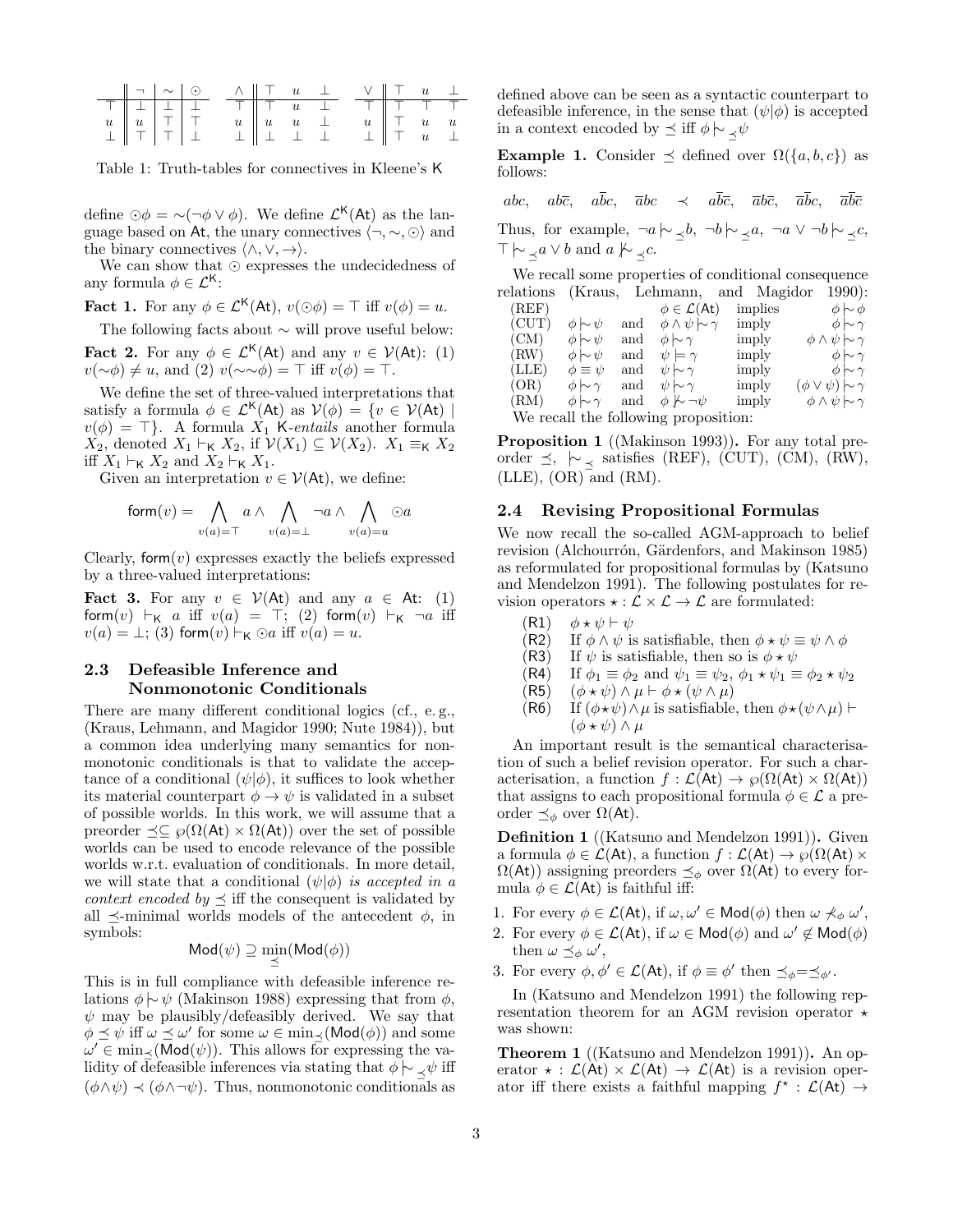$\wp(\Omega(\mathsf{At}) \times \Omega(\mathsf{At}))$  that maps each formula  $\phi \in \mathcal{L}(\mathsf{At})$  to a total preorder s.t.:

$$
\mathsf{Mod}(\phi \star \psi) = \min_{f^{\star}(\phi)} (\mathsf{Mod}(\psi)) \tag{1}
$$

#### 2.5 Abstract Dialectical Frameworks

We briefly recall some technical details on ADFs following loosely the notation from (Brewka et al. 2013). An ADF D is a tuple  $D = (\mathsf{At}, L, C)$  where At is a finite set of atoms,  $L \subseteq At \times At$  is a set of links, and  $C = \{C_s\}_{s \in At}$ is a set of total functions  $C_s : 2^{par_D(\text{At})} \to {\{\top, \bot\}}$  for each  $s \in$  At with  $par_D(s) = \{s' \in$  At  $| (s', s) \in L\}$  (also called acceptance functions). An acceptance function  $C_s$  defines the cases when the statement s can be accepted (truth value  $\top$ ), depending on the acceptance status of its parents in  $D$ . By abuse of notation, we will often identify an acceptance function  $C_s$  by its equivalent acceptance condition which models the acceptable cases as a propositional formula.  $\mathcal{D}(At)$  denotes the set of all ADFs  $D = (At, L, C)$ .

**Example 2.** We consider the following ADF  $D_1$  =  $({a, b, c}, L, C)$  with  $L = {(a, b), (b, a), (a, c), (b, c)}$  and  $C_a = \neg b$   $C_b = \neg a$   $C_c = \neg a \vee \neg b$ 

Informally, the acceptance conditions can be read as "a is accepted if  $b$  is not accepted", " $b$  is accepted if  $a$  is not accepted" and "c is accepted if a is not accepted or b is not accepted".

An ADF  $D = (At, L, C)$  is interpreted through 3valued interpretations  $V(At)$ . Recall that  $\Omega(At)$  consists of all the two-valued interpretations (i.e. interpretations such that for every  $s \in At$ ,  $v(s) \in \{\top, \bot\}$ . We define the information order  $\leq_i$  over  $\{\top, \bot, u\}$  by making u the minimal element:  $u *i*$   $\top$  and  $u *i*$   $\bot$  and this order is lifted pointwise as follows (given two valuations  $v, w$ over At):  $v \leq_i w$  iff  $v(s) \leq_i w(s)$  for every  $s \in$  At. The set of two-valued interpretations extending a valuation v is defined as  $[v]^2 = \{w \in \Omega(\mathsf{At}) \mid v \leq_i w\}.$  Given a set of valuations V, the consensus operator  $\Box_i$  is defined as:  $\Box_i V(s) = v(s)$  if for every  $v' \in V$ ,  $v(s) = v'(s)$  and  $\Box_i V(s) = u$  otherwise.  $\Gamma_D(v) : At \rightarrow \{\top, \bot, u\}$  where  $s \to \Box_i \{w(C_s) \mid w \in [v]^2\}$ . Thus,  $\Gamma_D(v)$  assigns to s the truth-value that all two-valued extensions of  $v$  assign to the condition  $C_s$  of s, if they agree on  $C_s$ , and U otherwise.

**Definition 2.** Let  $D = (\mathsf{At}, L, C)$  be an ADF with v:  $At \rightarrow \{\top, \bot, u\}$  an interpretation:

- v is admissible for D iff  $v \leq_i \Gamma_D(v)$ .
- v is complete for D iff  $v = \Gamma_D(v)$ .
- v is preferred for D iff v is  $\leq_i$ -maximally complete.
- v is grounded for D iff v is  $\leq_i$ -minimally complete.

We denote by admissible, complete( $D$ ), prf( $D$ ), respectively grounded $(D)$  the sets of complete, preferred, grounded respectively interpretations of D.

We finally define consequence relations for ADFs:

Definition 3. Given Sem ∈ {prf, grounded}, an ADF  $D = (\mathsf{At}, L, C)$  and  $\phi \in \mathcal{L}^{\mathsf{K}}(\mathsf{At})$  we define:  $D \models_{\mathsf{Sem}}^{\cap} \phi$  iff  $v(\phi) = \top[\bot]$  for all  $v \in \mathsf{Sem}(D)$ .

Example 3 (Example 2 continued). The ADF of Example 2 has three complete models  $v_1, v_2, v_3$  with:

$$
v_1(a) = \top \t v_1(b) = \bot \t v_1(c) = \top v_2(a) = \bot \t v_2(b) = \top \t v_2(c) = \top v_3(a) = u \t v_3(b) = u \t v_3(c) = u
$$

 $v_3$  is the grounded interpretation whereas  $v_1$  and  $v_2$ are both preferred.

It will be important to have characterisations of realizability of sets of interpretations under some semantics:

Definition 4. Given a set of atoms At, a set of interpretations  $V \subseteq V(\mathsf{At})$  is realizable under semantics Sem iff there exists an ADF  $D \in \mathfrak{D}(\mathsf{At})$  s.t. Sem $(D) = \mathcal{V}$ .

(Pührer 2020) shows that a set of interpretations is realizable under prf iff it is a  $\leq_i$ -anti-chain, whereas every (and only) singleton sets are realizable under grounded:

**Proposition 2** ((Pührer 2020)). Given a set of atoms At, (1) a set of interpretations  $\mathcal{V} \subseteq \mathcal{V}(A_t)$  is realizable under prf iff  $V \neq \emptyset$  and for every  $v, v' \in V$ ,  $v \not\leq i v'$ and  $v' \nleq_i v$ ; (2) a set of interpretations  $V \subseteq V(\mathsf{At})$  is realizable under grounded iff  $V$  has cardinality 1.

### 3 ADF-revisions for trivalent semantics

In this section, we study revision of ADFs by formulas under trivalent semantics, in particular the preferred and grounded semantics. We define in Section 3.1 postulates for revision operators under trivalent semantics, which we characterise in terms of total preorders over three-valued interpretations for the preferred semantics (Section 3.3) and the grounded semantics (Section 3.4).

### 3.1 ADF-revision under trivalent semantics: postulates and semantics

In this section we define a new approach to revision of ADFs for three-valued semantics. In more detail, we define an operator  $\star$  that allows to revise an ADF (under some three-valued semantics) by a formula in the language  $\mathcal{L}^{K,2}$  In other words,  $\star : \mathfrak{D}(\mathsf{At}) \times \mathcal{L}^{K}(\mathsf{At}) \rightarrow$  $\mathfrak{D}(A_{t})$ . We adapt the AGM-postulates for propositional revision described in Section 2.4 to revision operators for ADFs in the following way:

**Definition 5.** An operator  $\star$  is a trivalent ADF revision operator (in short,  $ADF<sub>*</sub><sup>3</sup>$ -operator) for a semantics Sem iff  $\star$  satisfies (for any  $\phi, \psi, \mu \in \mathcal{L}^{\mathsf{K}}$ ):

$$
(\mathsf{ADF}^3_{\sharp}1) \quad D \star \psi \hspace{0.2em}\sim\hspace{-0.9em}\mid\hspace{0.58em} \mathsf{Com} \hspace{0.5em} \psi^{3}
$$

- $(ADF<sub>4</sub><sup>3</sup>2)$  $\chi^3$ 2) If Sem $(D) \cap V(\psi) \neq \emptyset$  then Sem $(D * \psi) =$ Sem $(D) \cap V(\psi)$ .
- $(ADF<sub>4</sub><sup>3</sup>3)$ If  $V(\psi) \neq \emptyset$  then  $\mathsf{Sem}(D \star \psi) \neq \emptyset$ .
- $(ADF<sub>*</sub><sup>3</sup>4)$  $\frac{3}{\star}4)$  If Sem $(D)$  = Sem $(D')$  and  $\psi \equiv_K \psi'$  then  $\mathsf{Sem}(D \star \psi) = \mathsf{Sem}(D' \star \psi').$

$$
(\mathsf{ADF}^3_{\star}5) \quad \mathsf{Sem}(D \star \psi) \cap \mathcal{V}(\mu) \subseteq \mathsf{Sem}(D \star (\psi \wedge \mu)).
$$

$$
\begin{array}{ll} \n\text{(ADF}_\star^3 6) & \text{If } \textsf{Sem}(D \star \psi) \cap \mathcal{V}(\mu) \neq \emptyset, \text{ then } \textsf{Sem}(D \star \psi) \\ \n\quad (\psi \wedge \mu)) \subseteq \textsf{Sem}(D \star \psi) \cap \mathcal{V}(\mu). \n\end{array}
$$

<sup>2</sup>Recall,  $\mathcal{L}^{K}(A t)$  is the language based on At, the unary connectives  $\langle \neg, \sim, \odot \rangle$  and the binary connectives  $\langle \land, \lor, \rightarrow \rangle$ <sup>3</sup>Or, equivalently,  $\mathsf{Sem}(D \star \psi) \subseteq \mathcal{V}(\psi)$ .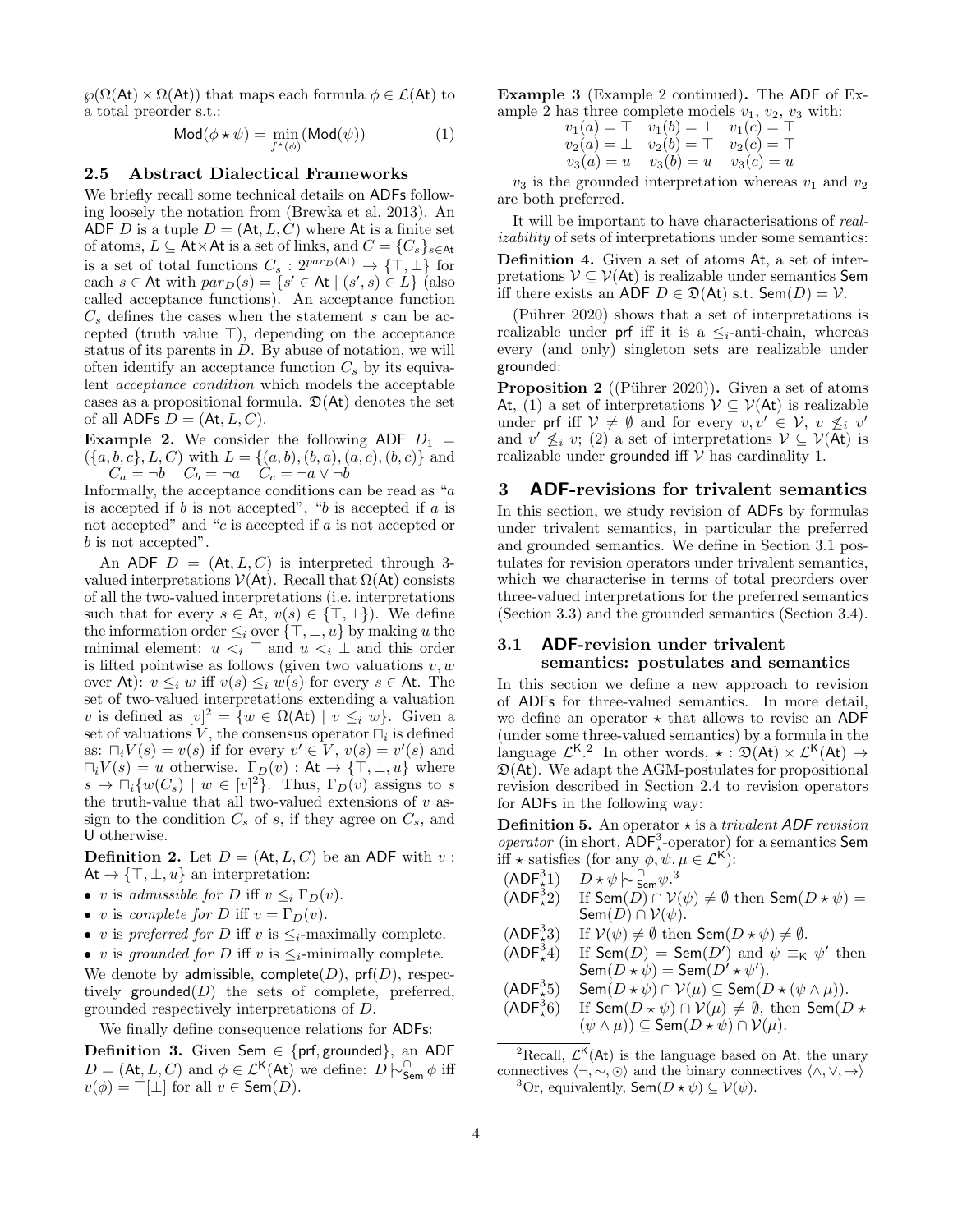We explain these postulates as follows:  $ADF<sub>*</sub><sup>3</sup>1$  requires that the formula  $\psi$  by which one revises is derivable in every Sem interpretation of the revised ADF. The second postulate  $ADF^3_{\star}2$  can perhaps be better understood in its syntactical reformulation: If  $D \nmid \frac{C}{5em} \sim \psi$ , i.e. if D has at least one Sem-interpretation that satisfies  $\psi$ , then  $D\star\psi$  has as Sem-interpretations exactly the Sem-interpretations of D that satisfy  $\psi$ . ADF<sup>3</sup><sub>\*</sub>3<sup>°</sup> says that if we revise by a consistent formula, the resulting ADF will also admit Sem-interpretations.  $ADF_{*}^{3}4$  is a postulate of syntax-independence, which states that revising ADFs with the same Sem-interpretations by Kequivalent formulas results in Sem-equivalent revised ADFs. Finally,  $ADF^3_{\star}5$  and  $ADF^3_{\star}6$  are direct adaptions of the super- and sub-expansion postulates. They require, in the non-trivial case where  $D \star \psi \n\sim \mathcal{S}_{\text{sem}}^{\text{com}} \sim \mu$ , that the Sem-interpretations of  $D \star (\psi \wedge \mu)$  are exactly the Sem-interpretations of  $D \star \psi$  that satisfy  $\mu$ .

The main question we answer in the rest of this section is whether  $ADF<sub>*</sub><sup>3</sup>$ -operators can be characterised semantically analogously to propositional revision operators (Theorem 1). The central concept for such a characterisation will be that of a faithful mapping of ADFs to total preorders over  $V(At)$ :

**Definition 6.** Given a semantics Sem and an ADF  $D =$  $(At, L, C)$ , a mapping  $f : \mathfrak{D}(At) \to \wp(\mathcal{V}(At) \times \mathcal{V}(At))$ associating a total preorder  $\preceq_D$  to every ADF D is a faithful mapping for semantics Sem if, for every  $D \in$  $\mathfrak{D}(At)$  and for every  $v_1, v_2 \in \mathcal{V}(At)$ :

1. if  $v_1 \in \text{Sem}(D)$  then  $v_1 \preceq_D v_2$ ; and

2. if  $v_1 \in \text{Sem}(D)$  and  $v_2 \notin \text{Sem}(D)$  then  $v_1 \prec_D v_2$ ; and 3. if  $\mathsf{Sem}(D) = \mathsf{Sem}(D')$  then  $\preceq_D = \preceq_{D'}$ .

A faithful mapping is in general not sufficient to ensure a characterisation of  $\angle ADF^3_*$ -operators. The main problem is that a faithful mapping does not ensure that a selection of  $\preceq_D$ -minimal interpretations that satisfy  $\phi$  are realizable by some ADF  $D \star \phi \in \mathcal{D}(\mathsf{At})$  under the semantics under consideration. In the folowing subsections, we investigate whether and how such realizability can be ensured by imposing additional conditions on faithul mappings. We shall see (in Section 3.2) that in general, such conditions cannot be found, by showing that for admissible and complete semantics no  $ADF<sub>*</sub><sup>3</sup>$ -operator satisfying all postulates exists. Thereafter, we shall provide conditions and corresponding characterisation theorems for preferred (Section 3.3) and grounded (Section 3.4) semantics.

Remark 1. We have carried out a study similar to the one developed below for two-valued semantics such as the two-valued models and stable models. In view of space limitations, we merely remark here that the developments are entirely analogous to the development of revision under three-value semantics: AGM-like revisions under a selected two-valued semantics can be characterized in terms of faithful mappings of ADFs to preorders, imposing additional conditions to ensure realizability of every selection of possible worlds.

### 3.2 Impossibility of Rational Revision under Admissible and Complete Semantics

In this section, we show that a revision operator that satisfies  $ADF<sub>*</sub><sup>3</sup>1-ADF<sub>*</sub><sup>3</sup>6$  for the admissible or complete semantics does not exist. In particular, we show that no revision operator can satisfy  $ADF^3_{\star}2$ . A similar result can be found in (Diller et al. 2018, Proposition 2) for revision of abstract argumentation frameworks under complete semantics. Intuitively, the reason that no revision operator satisfying  $ADF^3_{\star 2}$  for these semantics exists is that not every subset of  $Sem(D)$  is realizable under Sem for Sem  $\in$  {complete, admissible}. For example, a set not containg the interpretation that sets  $v(s) = u$  for every  $s \in \mathsf{At}$  is not realizable under admissible semantics. Thus, if we revise  $D$  by  $\phi$  that is satisfied by exactly such a subset,  $\mathsf{ADF}^3_\star 2$  forces  $\mathsf{Sem}(D \star \phi)$ to equal a non-realizable set of interpretations.

**Proposition 3.** <sup>4</sup> There is no operator  $\star : \mathfrak{D}(\mathsf{At}) \times$  $\mathcal{L}^{\mathsf{K}}(\mathsf{At}) \rightarrow \mathfrak{D}(\mathsf{At})$  that satisfies  $\mathsf{ADF}^3_{*}2$  for Sem =  $complete or Sem = admissible.$ 

### 3.3 Revision of ADFs under Preferred Semantics

In this section, we give a semantical characterisation of revision operators for preferred semantics, in terms of i-modular faithful mappings (imf-mappings). The following example shows that faithful mappings do not always lead to a sound semantical characterisation of  $ADF^3_{\star}$ -revision operators for preferred semantics:

Example 4. We show that a naive adaption of Dalal's revision operator (Dalal 1988) does not lead to a welldefined revision operator. We use the symmetric distance function  $\triangle$  defined between truth-values as follows:  $\top \triangle \bot = 1$ ,  $\top \triangle u = \bot \triangle u = 0.5$  and  $x \triangle x = 0$ for any  $x \in \{\top, \bot, u\}$  (cf. (Strass 2014)). We then lift this to interpretations  $v, v' \in V(\mathsf{At})$  as follows:  $v \triangle v' =$  $\Sigma_{s \in \mathsf{At}} v(s) \Delta v'(s)$ . Defining a faithful preorder  $\preceq_D$  based solely on this distance function (e.g. by setting  $v_1 \preceq^{prf,\Delta}_{D}$  $v_2$  iff  $\min_{v \in \text{prf}(D)} (v \Delta v_1) \leq \min_{v \in \text{prf}(D)} (v \Delta v_2)$  would not result in an selection realizable under prf, since there could be  $\leq_{D}^{\text{prf},\Delta}$ -equal interpretations that are not  $\leq_{i}$ incompatible.

Take e.g. the  $ADF$   $D_1$  from Example 2. Notice that  $\text{prf}(D) = {\{\top \bot \top, \bot \top \}}$  and  $\top uu, \top \bot \bot \in$  $\min_{\preceq^{\text{prf},\Delta}_{D}} \mathcal{V}(a \wedge \neg b \wedge \neg c)$ . Revising D with  $a \wedge \neg b \wedge \neg c$ would thus result in an ADF  $D_1 \star a \wedge \sim b \wedge \sim c$  which has  $\top uu$  and  $\top \perp \perp$  among it's preferred extensions, which is impossible in view of Proposition 2, since  $\tau u u$  and  $\top \perp \perp$  are not  $\leq_i$ -incompatible.

To avoid selections of interpretations that are nonrealizable under preferred semantics like in Example 4, an additional condition on faithful mappings has to be

<sup>4</sup>Due to spatial restrictions, we were not able to include any proofs, but an extended version containing all proofs is supplied as additional material.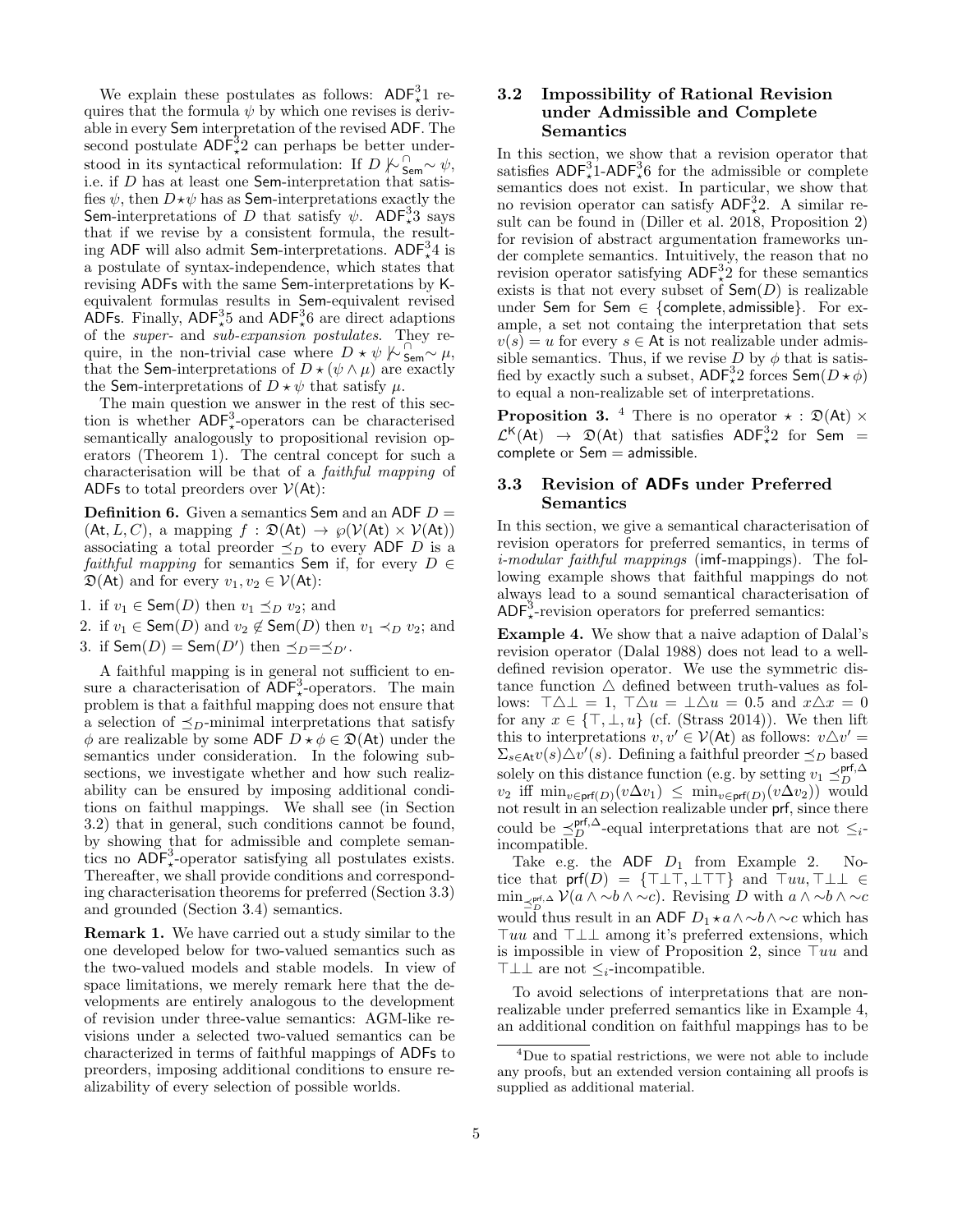imposed. This condition we call  $i$ -modularity, and requires that every  $\preceq_D$ -layer is an  $\leq_i$ -antichain, i.e. all interpretations in a  $\preceq_D$ -layer are  $\leq_i$ -incompatible. We denote, for a preorder  $\preceq, v \preceq v'$  and  $v' \preceq v$  as  $v \approx v'$ .

**Definition 7.** Given a semantics Sem and an ADF  $D =$  $(At, L, C)$ , a mapping  $f : \mathfrak{D}(At) \to \wp(\mathcal{V}(At) \times \mathcal{V}(At))$ associating a total preorder  $\preceq_D$  to every ADF D is an i-modular faithful mapping (imf-mapping) for semantics Sem if it is faithful w.r.t. Sem and for every  $D \in \mathfrak{D}(\mathsf{At})$ and every  $v_1, v_2 \in \mathcal{V}(\mathsf{At})$ : if  $v_1 \approx_D v_2$  then  $v_1 \not\leq_i v_2$  and  $v_2 \nless i v_1$ .

In Theorem 2 we show that  $ADF<sub>*</sub><sup>3</sup>$ -operators for the preferred semantics can be characterized by imfmappings. The proof of this theorem is analogous to the proof of the similar theorem for propositional belief revision in (Katsuno and Mendelzon 1991), with two exceptions: (1) every mention of propositional logic respectively possible worlds is substituted by Kleene's three-valued logic respectively three-valued interpretations and (2) realizability of  $D \star \phi$  has to be accounted for and is shown to correspond to the requirement of i-modularity. The proof is given in full detail in the appendix.

**Theorem 2.**  $\star : \mathfrak{D}(\mathsf{At}) \times \mathcal{L}^{\mathsf{K}}(\mathsf{At}) \to \mathfrak{D}(\mathsf{At})$  is a trivalent ADF revision operator  $\star$  for the preferred semantics prf iff there exists a function  $f^* : \mathfrak{D}(\mathsf{At}) \to \wp(\mathcal{V}(\mathsf{At}) \times \mathcal{V}(\mathsf{At}))$ that is imf-faithful w.r.t. prf s.t.:

$$
\text{prf}(D \star \psi) = \min_{f^{\star}(D)} (\mathcal{V}(\psi)) \tag{2}
$$

Remark 2. In the appendix, it is shown that revision of *formulas in*  $\mathcal{L}^{\mathsf{K}}$ , i.e. operators of the type  $\star : \mathcal{L}^{\mathsf{K}} \times \mathcal{L}^{\mathsf{K}} \to \mathcal{L}^{\mathsf{K}}$ , are sound and complete w.r.t. faithful total preorders over the three-valued interpretations, completely analogous to the two-valued case (see Section 2.4). Thus, revision of ADFs equals revision of three-valued formulas plus realizability.

Remark 3. Kleene's logic is not the only logic for which the above characterisation result can be shown. In fact, careful inspection of the proof of Theorem 2 and 3 reveals that a similar characterisation result can be shown for any logic L for a language  $\mathcal{L}^{\mathsf{L}}(\mathsf{At})$  based on an interpretation function  $\sigma_L : \tilde{\mathcal{L}}^L(\tilde{A}t) \to \mathcal{V}(At)$  for which the following properties hold:

1.  $\sigma_{\mathsf{L}}^{\mathsf{L}}(\phi \wedge \psi) = \sigma_{\mathsf{L}}(\phi) \cap \sigma_{\mathsf{L}}(\psi)$  for any  $\phi, \psi \in \mathcal{L}(\mathsf{At})$ ;

2. 
$$
\sigma_{\mathsf{L}}^{\mathsf{L}}(\phi \vee \psi) = \sigma_{\mathsf{L}}(\phi) \cup \sigma_{\mathsf{L}}(\psi)
$$
 for any  $\phi, \psi \in \mathcal{L}(\mathsf{At})$ ;

3. for every  $v \in \mathcal{V}(\mathsf{At})$  there is some  $\phi_v \in \mathcal{L}^{\mathsf{L}}(\mathsf{At})$  s.t.  $\sigma_{\mathsf{L}}(\phi_v) = \{v\}.$ 

The results for grounded semantics that will be shown in the next section can likewise be adapted to other three-valued logics. The reason we used Kleene's threevalued logics in this paper is because it satisfies the above conditions and is a well-known and -studied logic for reasoning about undecidedness.

We now show how to overcome the problems described in Example 4 by refining the naive Dalal operator based on  $\preceq_{D}^{\text{prf},\Delta}$ :

**Example 5.** We define  $\leq_D^{\text{prf,d+i}}$  as a lexicographic combination of the information order and the order based on distance to preferred interpretations of the ADF D under consideration. We first define the number of undecided nodes of an interpretation  $v \in \mathcal{V}(A_t)$  as  $\textsf{und}(v) = |\{s \in \mathsf{At} \mid v(s) = u\}|.$  We now define (given two interpretations  $v_1, v_2 \in V(S)$ :  $v_1 \preceq_D^{\text{prf,d+i}} v_2$  iff:

- 1.  $v_1 \in \text{prf}(D)$ , or
- 2.  $v_1, v_2 \notin \text{prf}(D)$  and und $(v_1) < \text{und}(v_2)$ ; or
- 3.  $v_1, v_2 \notin \text{prf}(D)$  and  $\text{und}(v_1) \nless \text{und}(v_2)$  and  $\min_{v \in \textsf{prf}(D)} (v\Delta v_1) \leq \min_{v \in \textsf{prf}(D)} (v\Delta v_2).$

In the appendix we show that  $\preceq^{\text{prf},d+i}$  is a total preoder.

We illustrate this preorder with the ADF  $D_1$  from Example 2. We get the following preorder on interpretations:

$$
\begin{array}{cccc} \top \bot \top, & \bot \top \top \prec^{prf,d+i}_D & \\ \top \top \top, & \bot \top \bot, & \bot \bot \top, & \top \bot \bot \bot, & \prec^{prf,d+i}_D & \\ \top \top \bot, & \bot \bot \bot, & \prec^{prf,d+i}_D & \\ \bot u \top, & \top u \top, & \bot \top u, & u \top \top, & u \bot \top, & \prec^{prf,d+i}_D & \\ u \bot \bot, & \top \top u, & \top u \bot, & \bot u \bot, & \bot u, & u \top \bot, & \prec^{prf,d+i}_D & \\ & \bot uu, & u \top u, & u u \top, & u \bot u, & \top uu, & \prec^{prf,d+i}_D & \\ & & u u \bot \prec^{prf,d+i}_D & \\ & & u u u & & \\ \end{array}
$$

We give two examples of revisions. First consider  $D \star \sim b$  which has as preferred models prf( $D \star \sim c$ ) =  $\{\perp\top\perp, \perp\perp\}.$  Second, consider  $D \star \odot b$  which has as preferred models  $\text{prf}(D \star \odot b) = {\perp u \top, \top u \top}.$  Notice that a benefit of the approach to belief revision of ADFs presented in this section is that it is possible to revise by formulas having the third truth value u.

We now show with a second example that imfmappings do not necessarily have to be refinements of the information-ordering on interpretations.

Example 6. We can even reverse the second item of the definition of  $\leq_D^{\text{prf,d+i}}$  and still obtain an imfmapping. We define  $\preceq_D^{\text{prf},d+i}$  just like  $v_1 \preceq_D^{\text{prf},d+i}$ <br>in Example 5, but replace the third condition with:  $v_1, v_2 \notin \text{prf}(D)$  and  $\text{und}(v_1) \nleq i \text{und}(v_2)$  and  $\min_{v \in \text{prf}(D)} (v \Delta v_1) \leq \min_{v \in \text{prf}(D)} (v \Delta v_2)$ . For ADF  $D_1$ from Example 2 we then obtain the following  $\preceq_D^{\text{prf},d+r}$ . order on three-valued interpretations:

$$
\begin{array}{cccc} \bot \top \top, & \top \bot \top \preceq^{prfd+ri}_{D} \\ & u u u \preceq^{prfd+ri}_{D} \\ \bot u u, & u \top u, & u u \top, & u \bot u, & \top u u \preceq^{prfd+ri}_{D} \\ & u u \bot \preceq^{prfd+ri}_{D} \\ \top \bot u, & \bot u \top, & \top u \top, & u \bot \top, & u \top \top \preceq^{prfd+ri}_{D} \\ & u \top \bot, & \bot u \bot, & \top \top u, & \top u \bot, & u \bot \bot \preceq^{prfd+ri}_{D} \\ & & \top \top \bot, & \bot \bot \top, & \top \bot \bot \preceq^{prfd+ri}_{D} \end{array}
$$

To illustrate the difference with  $\preceq_D^{\text{prf},d+i}$ , observe that now  $\text{prf}(D \star \sim c) = \{uuu\}$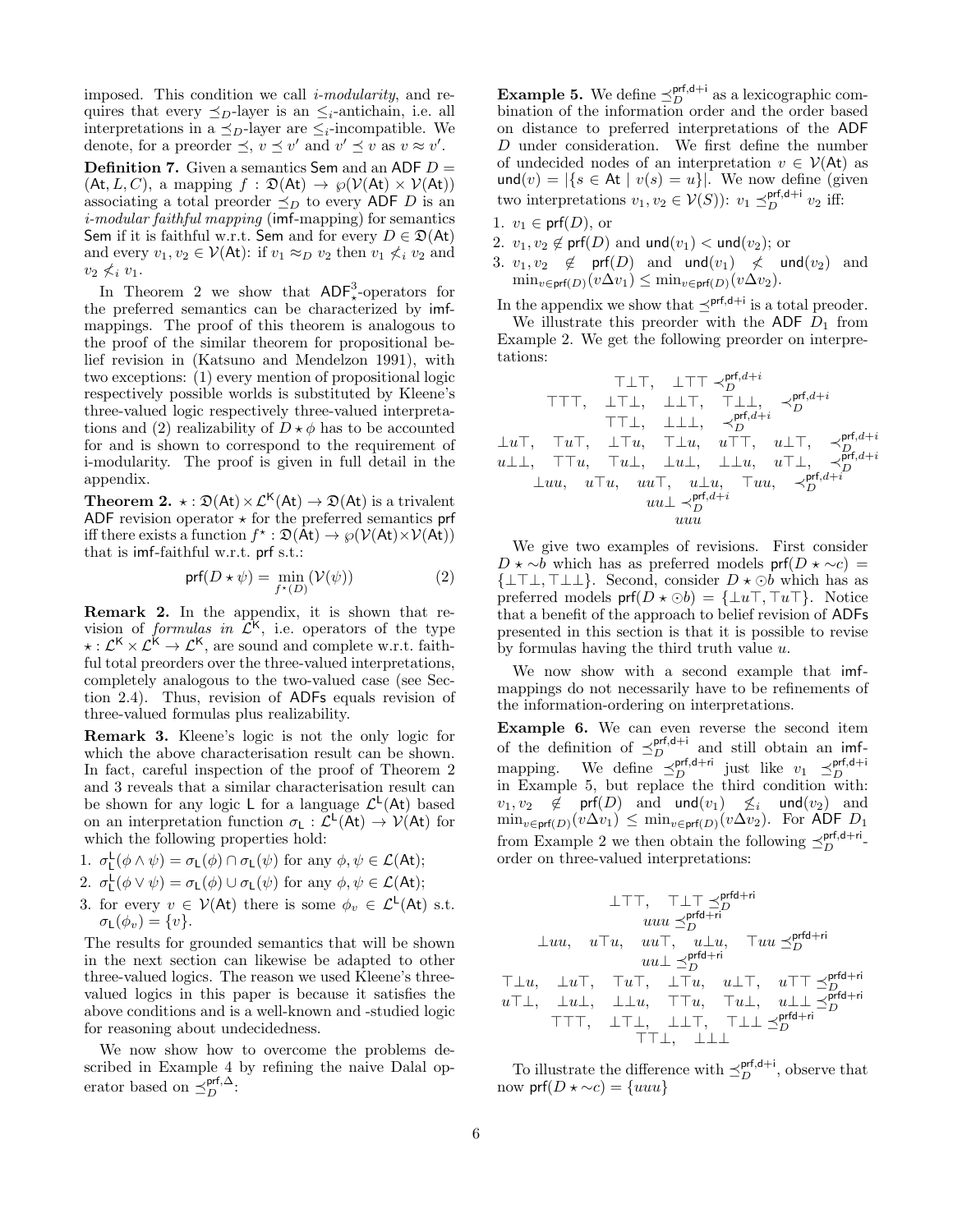### 3.4 Revision of ADFs under Grounded Semantics

In this section we characterise revisions under the grounded semantics by a class of total preorders. The basic idea is that every "layer" contains exactly one interpretation, which ensures that every  $\preceq_D$ -minimal set of interpretations is singleton and thus realizable under the grounded semantics.

**Definition 8.** Given a semantics Sem and an ADF  $D =$  $(At, L, C)$ , a mapping  $f : \mathfrak{D}(At) \to \wp(\mathcal{V}(At) \times \mathcal{V}(At))$ associating a total preorder  $\preceq_D$  to every ADF D is an anti-symmetric faithful mapping (asf-mapping for semantics Sem if it is faithful w.r.t. Sem and for every  $D \in \mathfrak{D}(\mathsf{At})$  and for every  $v_1, v_2 \in \mathcal{V}(\mathsf{At})$ : if  $v_1 \approx_D v_2$ then  $v_1 = v_2$ .

We now show that  $\mathsf{ADF}_*^3$ -operator for the grounded semantics can be characterized by asf-mappings. The proof of this Theorem is analogous to the proof of Theorem 2, besides that realizability of  $D \star \phi$  now corresponds to the anti-symmetry condition.

**Theorem 3.** An operator  $\star : \mathfrak{D}(\mathsf{At}) \times \mathcal{L}^{\mathsf{K}}(\mathsf{At}) \to \mathcal{L}^{\mathsf{K}}(\mathsf{At})$ is an  $\mathsf{ADF}_\star^3$ -operator for grounded iff there exists a function  $f^{\star}:\hat{\mathfrak{D}}(\bar{\mathsf{A}}\mathsf{t})\to \wp(\mathcal{V}(\bar{\mathsf{A}}\mathsf{t})\times \mathcal{V}(\mathsf{A}\mathsf{t}))$  that is asf-faithful w.r.t. grounded s.t.:

$$
\text{grounded}(D \star \psi) = \min_{f^{\star}(D)} (\mathcal{V}(\psi)) \tag{3}
$$

# 4 Nonmonotonic inference and defeasible conditionals for ADFs

In this section, we study interrelations between  $\mathsf{ADF}^3_{\star}$ operators, trivalent defeasible conditionals and nonmonotonic inference based on three-valued logic. We first define nonmonotonic inference based on threevalued logic and show how they can be equivalently viewed as trivalent defeasible conditionals. Thereafter, we define both static conditionals and dynamic conditionals for ADFs, which are defined using the Ramsey test on the basis of the revision operators defined and studied above. Finally, we show that the interrelations between revision, conditionals and inference relations known from propositional beliefs hold also in our argumentative setting.

### 4.1 Three-valued nonmonotonic inference and defeasible conditionals

Nonmonotonic inference on the basis of three-valued logics such as K can be defined completely analogously to the two-valued case, by specifying total preorders  $\preceq$ that express a comparative measure of plausibility over the set of three-valued interpretations. We can then easily generalize the definition of conditional entailment to sets of three-valued interpretations. Given a set of atoms At, we assume a total preorders  $\preceq$  over  $V(\mathsf{At})$ . We can now define conditional entailment based on Kleene's three-valued logics as follows:

Definition 9. Given a set of atoms At, a total preorder  $\leq$  over  $\mathcal{V}(\mathsf{At})$ , and some  $\phi, \psi \in \mathcal{L}^{\mathsf{K}}(\mathsf{At}), \phi \sim \frac{\mathsf{K}}{\leq} \psi$  iff  $v \prec v'$ for some  $v \in \min_{\preceq} (\mathcal{V}(\phi \land \psi))$  and  $v' \in \min_{\preceq} (\mathcal{V}(\phi \land \psi))$  $\sim\psi$ )).<sup>5</sup>

Notice the choice of negation in the definition above. This is to ensure that an inference  $\phi \n\sim \frac{\kappa}{\leq} \psi$  is valid iff all  $\prec$ -minimal worlds that validate  $\phi$  validate  $\psi$ . That using ∼ in the above definition of conditional inference ensures this is shown by the following fact:

**Fact 4.** 
$$
\phi \sim \frac{\mathsf{K}}{\leq} \psi
$$
 iff  $\min_{\preceq} \mathcal{V}(\phi) \subseteq \mathcal{V}(\psi)$ .

This fact shows that, just like in the case of classical nonmonotonic inference relations, three-valued nonmonotonic inference relations obtained on the basis of a total preorder can be equivalently viewed as conditional inference relations on the basis of the selection function min $\prec$ . In other words, conditionals  $(\psi | \phi)$ , defined on the basis of the selection function  $\min_{\leq}$  can be simply seen as the syntactic counterparts of the nonmonotonic inference relation  $\,\mathop{\sim}\nolimits_{\preceq}^{\mathsf{K}}\,$ 

We show that any inference relation based on a total preorder over  $V(\text{At})$  satisfies (REF), (CUT), (CM), (RW), (LLE), (OR) and a postulate we call weak Rational Monotony (wRM):

(wRM)  $\phi \sim \gamma$  and  $\phi \not\sim \sim \psi$  implies  $\phi \wedge \psi \sim \gamma$ In the context of three-valued logics, the difference between (RM) and (wRM) is the following: the antecendent of (wRM) requires that from  $\phi$ , neither  $\odot\psi$  nor  $\neg\psi$  can be derived, i.e. if  $\phi$  then normally  $\psi$  is neither false nor undecided. (RM), on the other hand, has a weaker antecedent, namely that  $\neg \psi$  cannot be derived, i.e. normally  $\psi$  is not false if  $\phi$  is accepted.

Analogously to Proposition 1, nonmonotonic inference relations induced by total preorders over threevalued interpretation satisfies all the KLM-postulates as well as the non-Horn postulate (wRM):

Proposition 4. Given a set of atoms At and a total preorder  $\preceq$  over  $V(\mathsf{At}), \ \ \big\sim_{\preceq}^{\mathsf{K}}$  satisfies (REF), (CUT),  $(CM)$ ,  $(RW)$ ,  $(LLE)$ ,  $(OR)$  and  $(wRM)$ .

We show now that there are total preorders for which (RM) might be violated:

**Example 7.** Consider a preorder  $\preceq$  over  $V({a,b})$  s.t.  $\top u \prec \top \top$ . Then  $a \n\sim \frac{\mathsf{K}}{\preceq} \odot b$  and  $a \n\sim \frac{\mathsf{K}}{\preceq} \neg b$  yet  $a \wedge b \n\sim \frac{\mathsf{K}}{\preceq} \odot b$ .

Altogether, we can conclude that the basic ideas for obtaining nonmonotonic conditional inferences and defeasible inference relations known from propositional logic can be taken over to the three-valued setting, but some subtle differences (e.g. (wRM) vs (RM)) distinguish the resulting inference relations from their twovalued counterparts.

 $5\text{Since} \leq$  is a total order, we can equivalently replace any of the two existential quantifiers expressed by "for some" by a universal quantifier.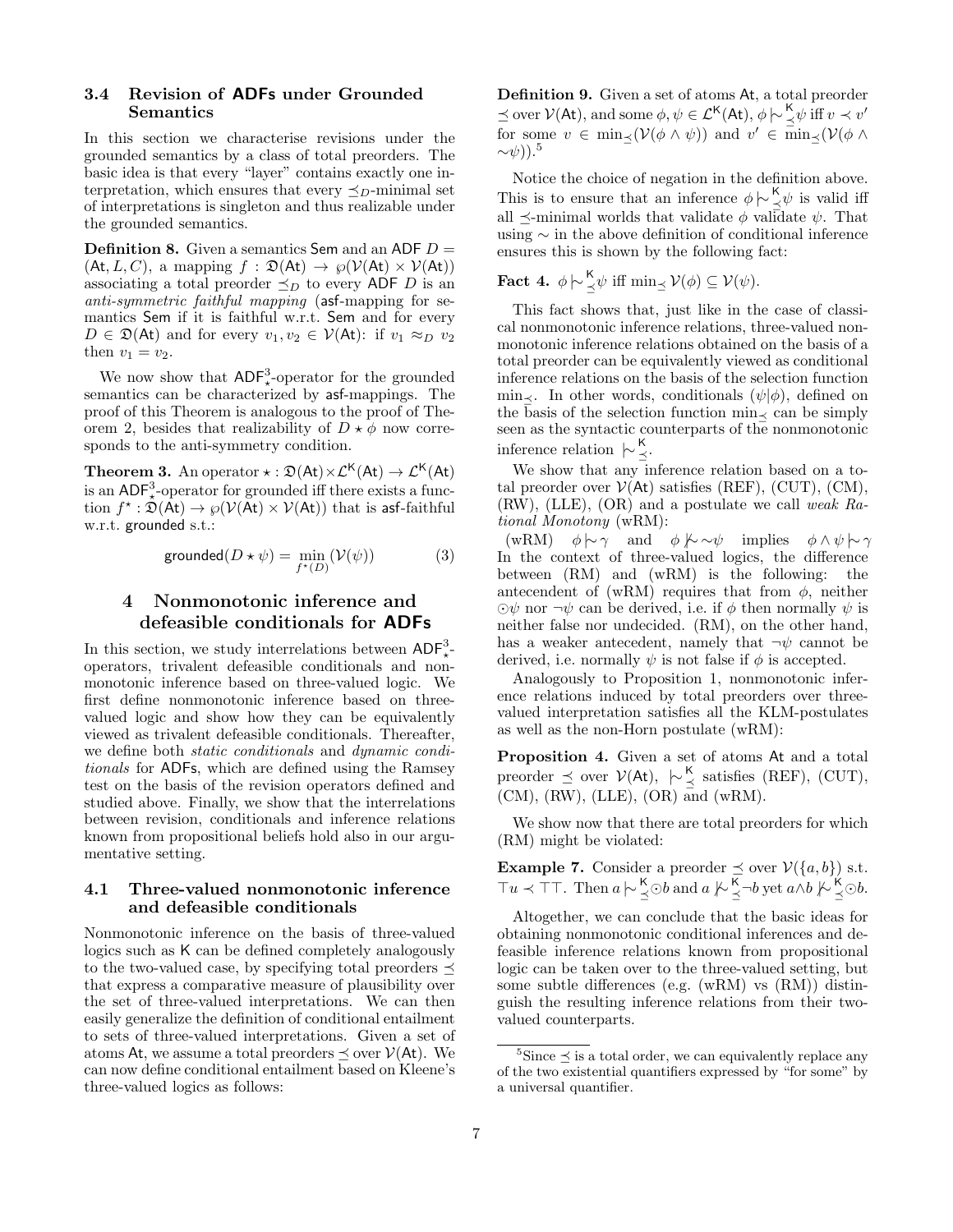### 4.2 Defeasible conditional inference for ADFs

In this section we study various ways of obtaining conditional inference relations on the basis of ADFs, and relate these conditional inference relations to revision and defeasible inference relations.

We first define static conditional inference relations, which treat the interpretations selected by some semantics given an ADF as equally plausible, and any other interpretation as implausible or even impossible. An ADF D therefore implies a static conditional  $\phi \Rightarrow \psi$  (given some semantics Sem), if there is an interpretation in Sem(D) that validates  $\phi$ , and every interpretation in Sem(D) that validates  $\phi$  also validates  $\psi$ .

**Definition 10.** Let an ADF  $D = (At, L, C)$ , some semantics Sem and some  $\phi, \psi \in \mathcal{L}^k(At)$  be given.  $D \n\sim \frac{\text{st}}{\text{Sem}} \phi \Rightarrow \psi$  iff:

• there is some  $v \in \mathsf{Sem}(D)$  s.t.  $v(\phi) = \top$ , and

• for every  $v \in \mathsf{Sem}(D)$  s.t.  $v(\phi) = \top$ ,  $v(\psi) = \top$ .

**Example 8.** Consider again  $D_1$  from Example 2. We have e.g.  $D_1 \models_{\textsf{prf}}^{\textsf{st}} \top \Rightarrow c, \neg b \Rightarrow a, \neg a \Rightarrow b.$ 

Remark 4. In a two-valued propositional setting, static conditionals can be defined as follows:  $\delta \stackrel{\sim}{\sim}^{\mathsf{st}} \phi \Rightarrow \psi \text{ iff } \delta \not\vdash \neg \phi \text{ (i.e. } \Omega(\delta) \cap \Omega(\phi) \neq \emptyset) \text{ and }$  $\delta \vdash \phi \rightarrow \psi$  (or equivalently:  $\delta \wedge \phi \vdash \psi$ ).

Static conditional inference relations, however, are rather weak, since their antecedents are restricted to formulas that are implied by at least one interpretation selected by Sem. For example,  $D_1 \not\downarrow_{\text{prf}}^{\text{st}}\neg c \Rightarrow \phi$  for any  $\phi \in \mathcal{L}^{\mathsf{K}}(\{a, b, c\})$ , not even  $\neg c \Rightarrow \top$ . Therefore, we introduce now dynamic conditional inference relations, based on revisions of ADFs. We construct a conditional inference relation for ADFs based on the Ramsey test, going back to (Ramsey 1931):

If two people are arguing "If  $p$ , then  $q$ ?" and are both in doubt as to  $p$ , they are adding  $p$  hypothetically to their stock of knowledge and arguing on that basis about  $q$ ;

Based on this idea, we can simply state that the conditional  $(\psi|\phi)$  is derivable from the ADF D, or, equivalently (in view of Fact 4) the conditional  $(\psi|\phi)$  is valid in view of D, given a semantics Sem and some revision operator  $\star$  iff  $\psi$  is derivable in the revised ADF  $D \star \phi$ under the semantics Sem:

Definition 11. Given an ADF D and a revision operator  $\star$ ,  $D \sim \frac{\star}{\mathsf{Sem}}(\psi|\phi)$  iff  $D \star \phi \sim_{\mathsf{Sem}}^{\mathsf{On}} \psi$ .

We can show that static conditional inference relations are weaker than dynamic conditional inference relations, according to any  $ADF<sub>*</sub><sup>3</sup>$ -operator:

Proposition 5. Let an ADF D, some semantics Sem and an  $ADF_x^3$ -revision operator (for the semantics Sem) be given. Then  $D \nvert \sim \frac{st}{5em} \phi \Rightarrow \psi$  implies  $D \nvert \sim \frac{t}{5em}(\psi|\phi)$ .

We first show that dynamic conditional inference relations based on revision of ADFs can be seen as a special case of three-valued conditional inference relations.

We do this by showing that, given a  $\mathsf{ADF}^3_*$ -operator  $\star$ , the corresponding total preorder  $f^*(D)$  gives rise to an inference relation  $\vdash_{f^*(D)}^{\mathsf{K}}$  equivalent to the conditionals  $\overline{\triangleright}_{\mathsf{Sem}}^*$ -derivable from  $\overline{D}$ .

**Proposition 6.** Given an ADF  $D$ , some semantics Sem  $\in$  {prf, grounded} and an ADF<sup>3</sup><sub>\*</sub>-operator  $\star$  satisfying  $(ADF^3_{\star}1)$ - $(ADF^3_{\star}6)$ ,  $D \sim \frac{\star}{5 \text{em}}(\psi|\phi)$  iff  $\phi \sim \frac{\text{K}}{f^{\star}(D)}\psi$ .

From this connection between dynamic conditionals and three-valued nonmonotonic inference relations, we can show that dynamic conditionals (or their equivalent formulation as nonmonotonic inference relations) satisfy all the KLM-postulates and (wRM):

Corollary 1. Let an ADF D, some semantics Sem  $\in$ {prf, grounded} and a ADF<sup>3</sup><sub>\*</sub>-operator  $\star$  for Sem be given. Then  $\,\vdash_{f^{\star}(D)}^{\mathsf{K}}\,$  satisfies (REF), (CUT), (CM), (RW),  $(LLE)$ ,  $(OR)$  and  $(wRM)$ .

We illustrate these conditional inference relations with some conditionals derived from Example 5:

**Example 9** (Example 5 continued). Where  $\star$  is the operator based on  $\preceq_{D_{\square}}^{\text{prf,d+i}}$  and  $D_1$  is as in Example 5, we see that e.g.  $\sim c \sim \sum_{D_1,\star}^{Sem} \neg c$  and  $a \sim \sum_{D_1,\star}^{Sem} \neg a \wedge c$ . Notice that also e.g.  $c \nvert \sim \frac{\text{Sem}}{D_1, \star} C_c$  (i.e.  $c \nvert \sim \frac{\text{Sem}}{D_1, \star} \neg a \vee \neg b$ ) and  $C_c \n\sim \frac{\text{Sem}}{D_1, \star}c$ . In fact for any  $s \in \{a, b, c\}$ ,  $s \n\sim \frac{\text{Sem}}{D_1, \star}C_s$  and  $C_s \left\| \sim \frac{\textsf{Sem}}{D_1, \star} s. \right\|$ 

The syntactical structure of an ADF is not always preserved by the dynamic conditional inference relation: **Example 10.** Let  $D = (\{a\}, L, C_a = \neg a)$  and consider the preorder  $u \prec \top \prec \bot$ . It can be easily shown that there exists an i-modular mapping  $f$  s.t.  $f(D) \implies$ . However,  $a \not\sim_{D,\star}^{\text{Sem}} \neg a$  and  $\neg a \not\sim_{D,\star}^{\text{Sem}} a$ . A similar, but more involving example without a selfattacking argument for which a similar claim holds is:  $D' = (\{a, b, c\}, L, C_a = \neg b, C_b = \neg c, C_c = \neg a).$ 

## 5 Related Works

To the best of our knowledge, no papers detailing conditional inference from argumentative formalisms on the basis of the Ramsey test have been published before. we discuss related works that treat either revision or conditional inference in argumentative formalisms.

Revision of ADFs is investigated in (Linsbichler and Woltran 2016a), where revision of ADFs by other ADFs are defined. Conceptually, our approach is able to capture the approach by (Linsbichler and Woltran 2016a) since we allow for revisions of ADFs under three-valued semantics by any  $\mathcal{L}^{\mathsf{K}}$ , which allows to express revision by a set of interpretations  $\mathcal{V}'$  as revision by the formula  $\bigvee \mathcal{V}'$ . Technically, there is some incomparability between our approach and that of (Linsbichler and Woltran 2016a) caused by the difference in the type of revision we consider. In particular, there are differences in the way the issue of realizability is handled. We have chosen to handle this issue by ensuring that any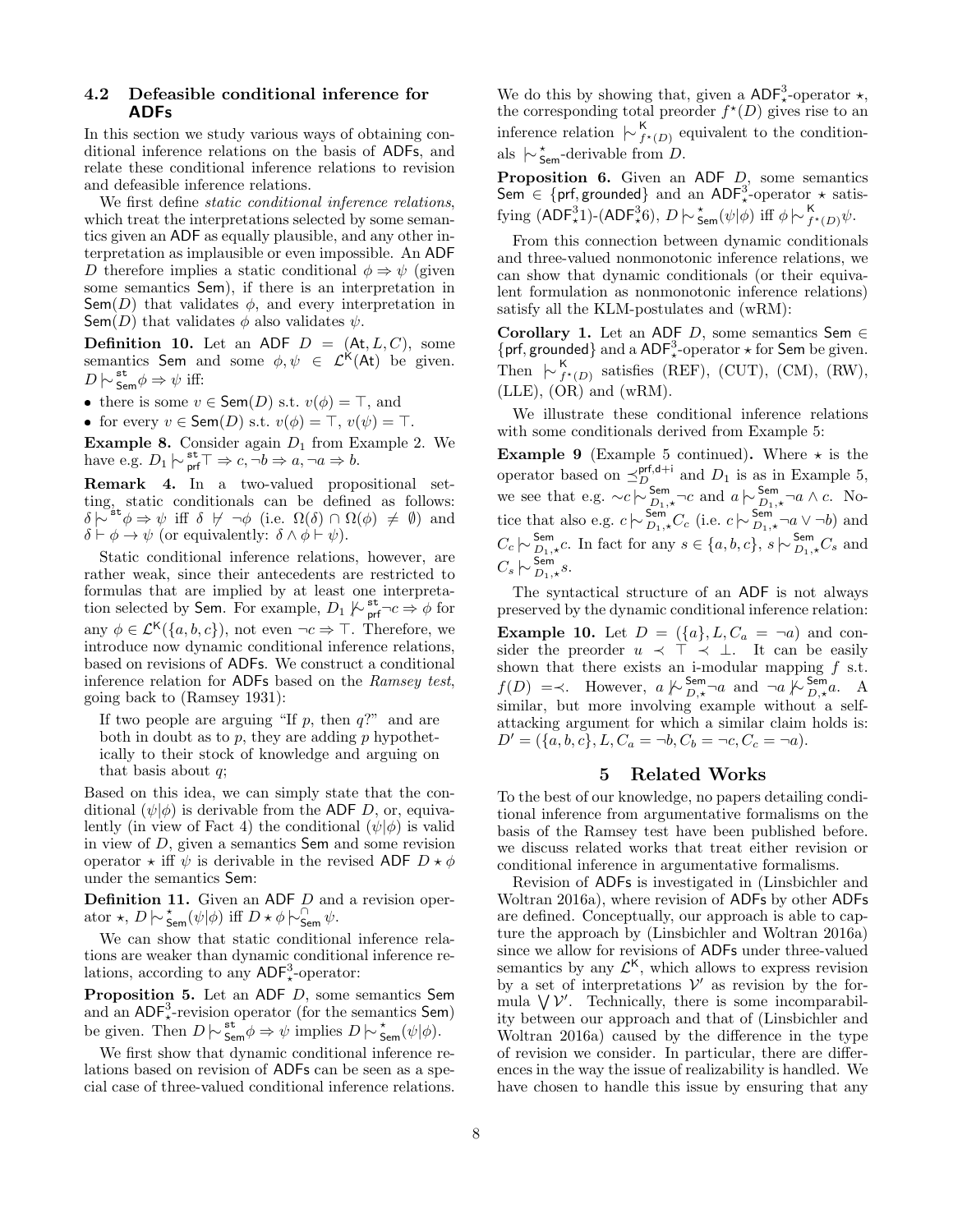subset of a  $\preceq_D$ -layer is realizable under a given semantics, whereas (Linsbichler and Woltran 2016a) handles this issue by defining revisions of the ADF  $D$  by another ADF as  $f_{\text{Sem}}(\min_{\leq p} \text{Sem}(F))$ , where the function  $f_{\mathsf{Sem}}(\mathcal{V}')$  returns  $\mathcal{V}'$  if it is realizable under  $\mathcal{V}'$  and the interpretation  $v_u$ <sup>6</sup> otherwise.

Revisions of abstract argumentation are considered in many works, including (Cayrol, de St-Cyr, and Lagasquie-Schiex 2008; Falappa, Kern-Isberner, and Simari 2009; Coste-Marquis et al. 2014; Baumann and Brewka 2015; Linsbichler and Woltran 2016b; Delobelle, Konieczny, and Vesic 2015; Delobelle et al. 2016; Mailly 2015; Linsbichler 2017). In (Diller et al. 2018), revisions of argumentation frameworks by both propositional formulas and other argumentation frameworks (represented as sets of extensions according to some semantics) are defined indirectly by specifying the set of extensions (according to some semantics). Thus, conceptually, we provide generalisations of both these kinds of revisions, as we allow for revisions by any formula in the language  $\mathcal{L}^{\mathsf{K}}$ , which allows to represent sets of extensions. With regards to the differences between revision of abstract argumentation frameworks and abstract dialectical frameworks, we conjecture that we can characterise revisions of abstract argumentation frameworks as revisions of ADFs. (Coste-Marquis et al. 2014) allow for revision of sets of argumentation frameworks by propositional formulas, resulting in a set of argumentation frameworks. The postulates governing such revisions are adaptions of the AGM-postulates similar to both ours and those of (Diller et al. 2018), even though both (Diller et al. 2018) and we consider revisions of single abstract argumentation resp. dialectical frameworks. Restricting attention to single frameworks has as an effect that realizability is an essential concern, which (Coste-Marquis et al. 2014) avoid. Furthermore, we are more general in the sense we study revision of ADFs, which can capture argumentation frameworks, by formulas in  $\mathcal{L}^{\mathsf{K}}$ , which includes propositional formulas as a special case.

A number of works have studied the conditional inferential behaviour of formal argumentation formalisms. In structured argumentation, there are a number of works that study KLM-like properties of argumentative inference relations (Borg, Straßer, and Arieli 2020; Heyninck and Arieli 2018; Heyninck and Straßer 2020;  $\text{Cyras}$  and Toni 2015; Cyras and Toni 2016; Li, Oren, and Parsons 2017). These work differ both in host formalism (various formalisms for structured argumentation versus ADFs) and the way conditional inference is defined. Whereas we define conditional inference using the Ramsey-test, these works consider a conditional  $(\psi|\phi)$  to be justified if, after addition of  $\phi$  to the knowledge base (sometimes as a strict premise, sometimes as a defeasible premise),  $\psi$  is derivable according to the chosen argumentative inference relation.

Finally, (Rienstra 2014; Booth et al. 2012; 2013) de-

fine and study conditional entailment relations for abstract argumentation relations. Our work takes a different approach to the definition of conditional inference relation by using the Ramsey-test, and is more general since ADF subsume abstract argumentation.

### 6 Conclusion

In this paper we defined dynamic conditional inference relations for ADFs based on the Ramsey test, and developed a new approach to revision of an ADF by formulas to achieve this. We have shown that such conditional inference relations satisfy all the usual rationality postulates for conditional inferences and extend static conditionals but also give rise to subtle differences with the propositional case, as witnessed e.g. by the (wRM) postulate. What comes out clearly from this work is that revision, or more generally belief change, is the platform that allowed us to bridge the gap between argumentative reasoning and conditional inference. As such, we hope that this work will serve as an inspiration for further investigations into the combination and cross-fertilization between argumentative and nonmonotonic conditional reasoning. Indeed, rather than a definitive statement on dynamic conditional inference for ADFs, we see this paper as an anchor point for further research on revision, nonmonotonic inference and dynamic conditional argumentative reasoning. When generalizing these interconnected concepts, there are many choices to be made, such as which "monotonic base logic" to use (in our case: K), which postulates for revision to use (e.g. the approach of (Katsuno and Mendelzon 1991) vs alternative types of revision (Fermé and Hansson 2018)), how exactly to adapt the postulates for revision and the corresponding faithful mappings (e.g. equivalence vs strong equivalence). Even though the choices we made are well-motivated, they are clearly not the only viable ones. It remains to be seen whether the interconnections between revision, inference and conditionals generalize to such a setting.

In future work, we plan to study the impact of changes in the choices made in this paper as outlined above, as well as look at more specific revision operators (Kern-Isberner 2001). Furthermore, we plan to look deeper into the semantical nature of revisions defined in this work. Indeed, a revised ADF is only defined in terms of its models (according to a chosen semantics). What is not specified is how we can obtain the revised ADF in terms of changes (be it revisions or otherwise) of the original ADF, and in particular its conditions. We plan to investigate how this semantical perspective can be supplemented with a characterisation of revision of ADFs in terms of change of the acceptance conditions of the revised ADF. For such investigations, iterated revision (Kern-Isberner 2004; Darwiche and Pearl 1997) might prove relevant, due to its well-established connections with conditional change. Finally, we will investigate the complexity of the revision operators from Example 5.

<sup>&</sup>lt;sup>6</sup>Recall that  $v_u(s) = u$  for every  $s \in$  At.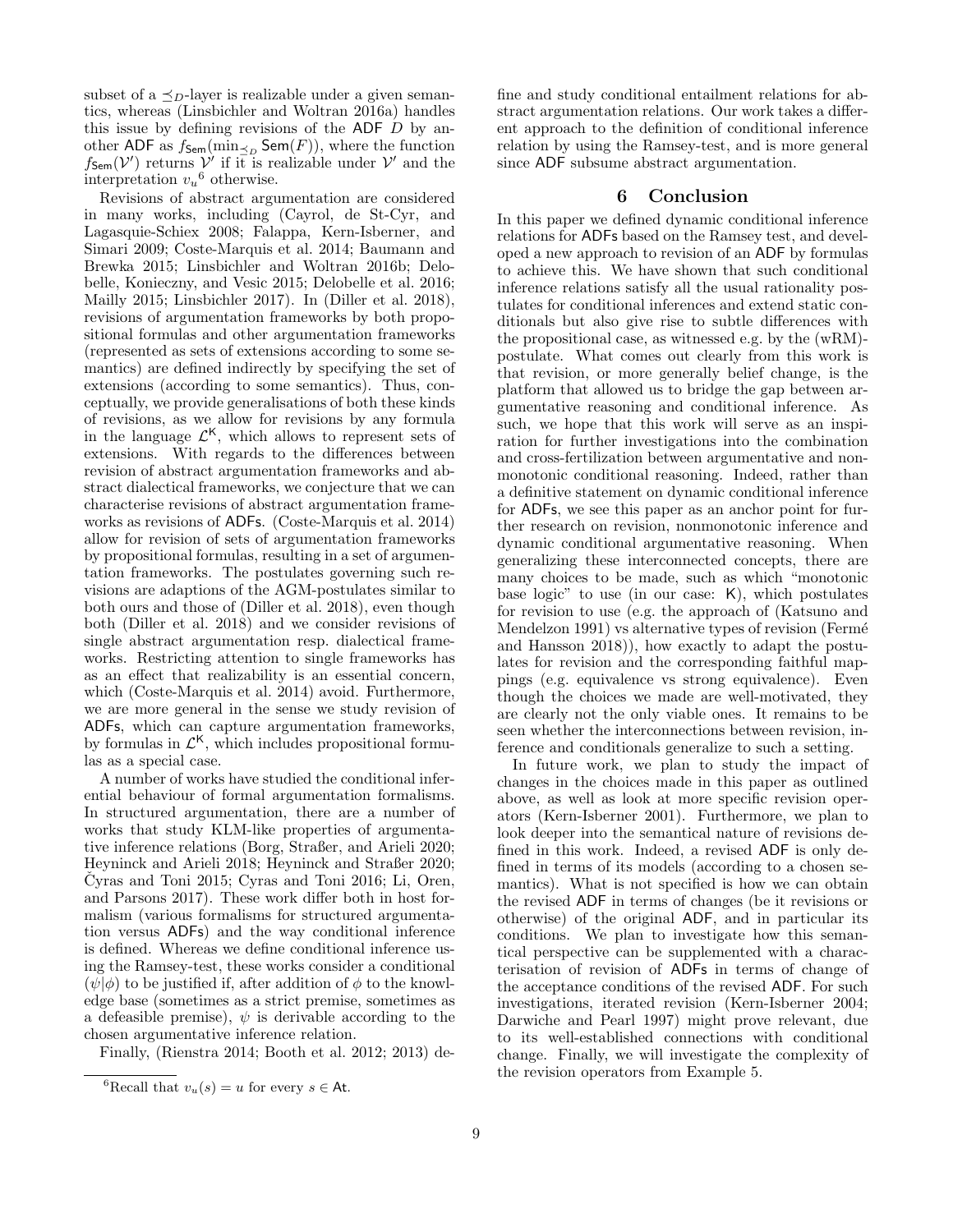Acknowledgements The research reported here was supported by the Deutsche Forschungsgemeinschaft under grant KE 1413/11-1.

### References

Alchourrón, C. E.; Gärdenfors, P.; and Makinson, D. 1985. On the logic of theory change: Partial meet contraction and revision functions. Journal of symbolic logic 510–530.

Baumann, R., and Brewka, G. 2015. AGM meets abstract argumentation: Expansion and revision for Dung frameworks. In Proceedings of the 24th International Joint Conference on Artificial Intelligence (IJCAI'15).

Bochvar, D. A., and Bergmann, M. 1981. On a threevalued logical calculus and its application to the analysis of the paradoxes of the classical extended functional calculus. History and Philosophy of Logic 2(1-2):87– 112.

Booth, R.; Kaci, S.; Rienstra, T.; and van der Torre, L. W. N. 2012. Conditional acceptance functions. In Verheij, B.; Szeider, S.; and Woltran, S., eds., Computational Models of Argument - Proceedings of COMMA 2012, Vienna, Austria, September 10-12, 2012, volume 245 of Frontiers in Artificial Intelligence and Applications, 470–477. IOS Press.

Booth, R.; Kaci, S.; Rienstra, T.; and van der Torre, L. W. N. 2013. Monotonic and nonmonotonic inference for abstract argumentation. In Boonthum-Denecke, C., and Youngblood, G. M., eds., Proceedings of the Twenty-Sixth International Florida Artificial Intelligence Research Society Conference, FLAIRS 2013, St. Pete Beach, Florida, USA, May 22-24, 2013. AAAI Press.

Borg, A.; Straßer, C.; and Arieli, O. 2020. A generalized proof-theoretic approach to structured argumentation by hypersequent calculi. Studia Logica. Accepted. https://doi.org/10.1007/s11225-020-09906-1.

Brewka, G.; Strass, H.; Ellmauthaler, S.; Wallner, J. P.; and Woltran, S. 2013. Abstract dialectical frameworks revisited. In ICJAI.

Cayrol, C.; de St-Cyr, F. D.; and Lagasquie-Schiex, M.-C. 2008. Revision of an argumentation system. In Brewka, G., and Lang, J., eds., Proceedings of the Eleventh International Conference on Principles of Knowledge Representation and Reasoning (KR'2008), 124–134. Menlo Park, California, USA: AAAI Press.

Coste-Marquis, S.; Konieczny, S.; Mailly, J.-G.; and Marquis, P. 2014. On the revision of argumentation systems: Minimal change of arguments statuses. In Proceedings of the 14th International Conference on Principles of Knowledge Representation and Reasoning  $(KR'14).$ 

Čyras, K., and Toni, F.  $2015$ . Non-monotonic inference properties for assumption-based argumentation. In Black, E.; Modgil, S.; and Oren, N., eds., Proceedings of the 3rd International Workshop on Theory and Applica-

tions of Formal Argument (TAFA'15), volume 9524 of Lecture Notes in Computer Science, 92–111. Springer.

Cyras, K., and Toni, F. 2016. Properties of ABA+ for non-monotonic reasoning. *arXiv preprint* arXiv:1603.08714.

Dalal, M. 1988. Investigations into a theory of knowledge base revision: preliminary report. In Proceedings of the Seventh National Conference on Artificial Intelligence, volume 2, 475–479. Citeseer.

Darwiche, A., and Pearl, J. 1997. On the logic of iterated belief revision. Artificial Intelligence 89(1-2):1–29. Delgrande, J. P., and Peppas, P. 2015. Belief revision in horn theories. Artificial Intelligence 218:1–22.

Delobelle, J.; Haret, A.; Konieczny, S.; Mailly, J.-G.; Rossit, J.; and Woltran, S. 2016. Merging of abstract argumentation frameworks. In Proceedings of the 15th International Conference on Principles of Knowledge Representation and Reasoning (KR'16).

Delobelle, J.; Konieczny, S.; and Vesic, S. 2015. On the aggregation of argumentation frameworks. In Proceedings of the Twenty-Fourth International Joint Conference on Artificial Intelligence (IJCAI 2015), 2911– 2917.

Diller, M.; Haret, A.; Linsbichler, T.; Rümmele, S.; and Woltran, S. 2018. An extension-based approach to belief revision in abstract argumentation. International Journal of Approximate Reasoning 93:395–423.

Eiter, T., and Gottlob, G. 1992. On the complexity of propositional knowledge base revision, updates, and counterfactuals. Artif. Intell. 57(2-3):227–270.

Falappa, M. A.; Kern-Isberner, G.; and Simari, G. R. 2009. Belief revision and argumentation theory. In Argumentation in Artificial Intelligence. Springer. 341– 360.

Fermé, E., and Hansson, S. O. 2018. *Belief change:* introduction and overview. Springer.

Gärdenfors, P. 1986. Belief revisions and the ramsey test for conditionals. The Philosophical Review 95(1):81–93.

Gärdenfors, P. 1990. Belief revision and nonmonotonic logic: two sides of the same coin? In European Workshop on Logics in Artificial Intelligence, 52–54. Springer.

Hansson, S. O. 1999. A survey of non-prioritized belief revision. Erkenntnis  $50(2):413-427$ .

Hawthorne, J. 2007. Nonmonotonic conditionals that behave like conditional probabilities above a threshold. Journal of Applied Logic 5(4):625–637.

Heyninck, J., and Arieli, O. 2018. On the semantics of simple contrapositive assumption-based argumentation frameworks. In Modgil, S.; Budzynska, K.; and Lawrence, J., eds., Proceedings of the 7th International Conference on Computation Models of Argument (COMMA'18), Frontiers in Artificial Intelligence and Applications 305, 9–20. IOS Press.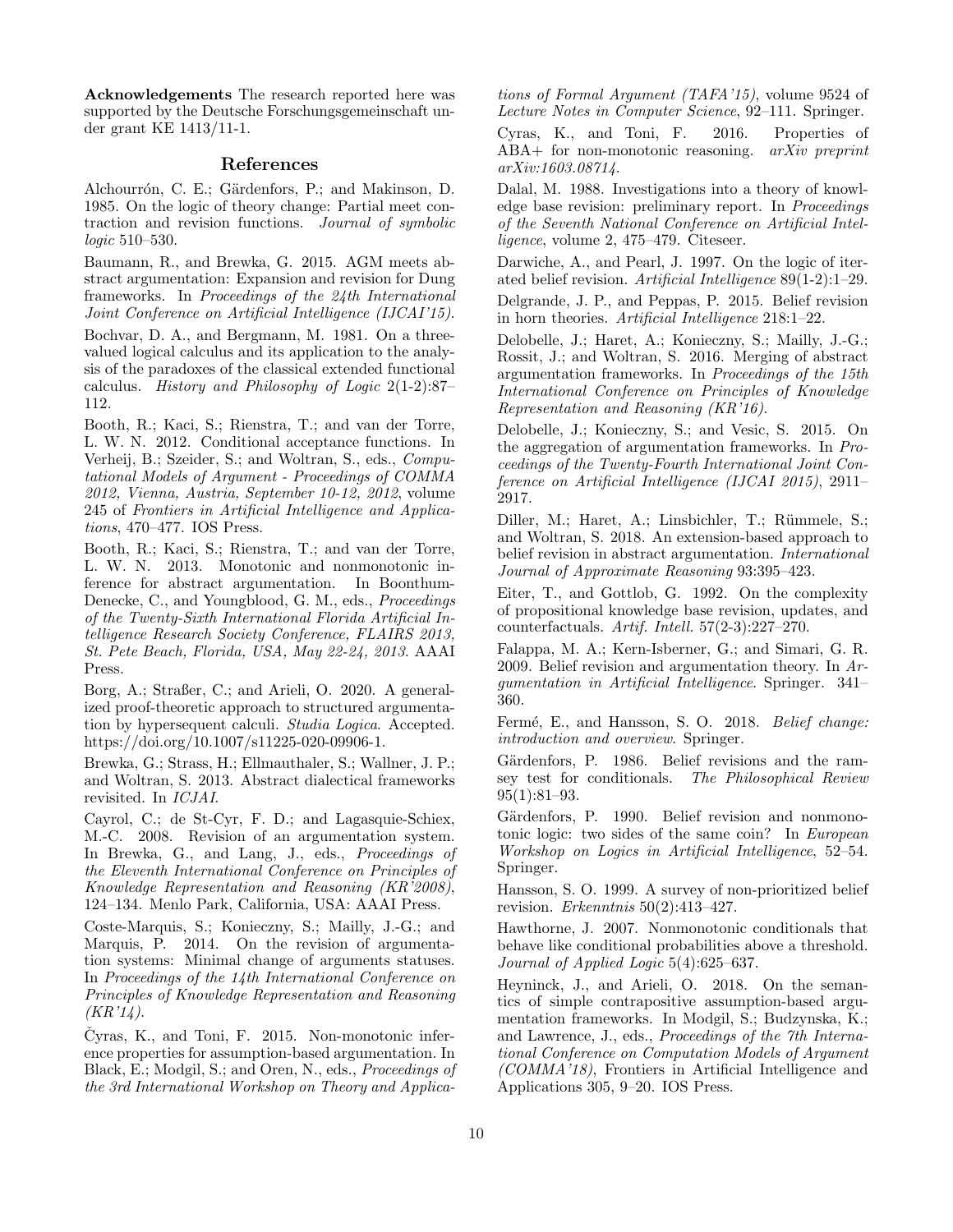Heyninck, J., and Straßer, C. 2020. A comparative study of assumption-based approaches to reasoning with priorities. Forthcoming.

Heyninck, J. 2019. Relations between assumptionbased approaches in non-monotonic logic and formal argumentation. Journal of Applied Logics 6(2):317–357.

Katsuno, H., and Mendelzon, A. O. 1991. Propositional knowledge base revision and minimal change. Artificial Intelligence 52(3):263–294.

Kern-Isberner, G., and Simari, G. R. 2011. A default logical semantics for defeasible argumentation. In FLAIRS 24.

Kern-Isberner, G. 2001. Conditionals in nonmonotonic reasoning and belief revision: considering conditionals as agents. Springer-Verlag.

Kern-Isberner, G. 2004. A thorough axiomatization of a principle of conditional preservation in belief revision. Annals of Mathematics and Artificial intelligence 40(1):127–164.

Kraus, S.; Lehmann, D.; and Magidor, M. 1990. Nonmonotonic reasoning, preferential models and cumulative logics. AI 44(1-2):167–207.

Li, Z.; Oren, N.; and Parsons, S. 2017. On the links between argumentation-based reasoning and nonmonotonic reasoning. In TAFA, 67–85. Springer.

Linsbichler, T., and Woltran, S. 2016a. Revision of abstract dialectical frameworks: Preliminary report. In First International Workshop on Argumentation in Logic Programming and Non-Monotonic Reasoning, Arg-LPNMR 2016.

Linsbichler, T., and Woltran, S. 2016b. Revision of abstract dialectical frameworks: Preliminary report. In Gaggl, S.; Nieves, J. C.; and Strass, H., eds., First international Workshop on Argumentation in Logic Programming and Non-Monotonic Reasoning, Arg-LPNMR 2016.

Linsbichler, T. 2017. Advances in Abstract Argumentation: Expressiveness and Dynamics. Ph.D. Dissertation, TU Wien.

Mailly, J.-G. 2015. Dynamics of Argumentation Frameworks. Ph.D. Dissertation, Université d'Artois.

Makinson, D., and Gärdenfors, P. 1991. Relations between the logic of theory change and nonmonotonic logic. In The logic of theory change. Springer. 183–205.

Makinson, D. 1988. General theory of cumulative inference. In NMR, 1–18. Springer.

Makinson, D. 1993. Five faces of minimality. *Studia* Logica 52(3):339–379.

Makinson, D. 2011. Conditional probability in the light of qualitative belief change. Journal of Philosophical *Logic*  $40(2):121-153$ .

Nute, D. 1984. Conditional logic. In Handbook of philosophical logic. Springer. 387–439.

Pührer, J. 2020. Realizability of three-valued seman-

tics for abstract dialectical frameworks. Artificial Intelligence 278:103198.

Ramsey, F. P. 1931. General propositions and causality. Foundations of Mathematics.

Rienstra, T. 2014. Argumentation in flux: modelling change in the theory of argumentation. Ph.D. Dissertation, University of Luxembourg, Luxembourg.

Shoham, Y. 1987. A semantical approach to nonmonotonic logics. In Readings in nonmonotonic reasoning, 227–250.

Strass, H. 2014. On the relative expressiveness of argumentation frameworks, normal logic programs and abstract dialectical frameworks. In 15TH International Workshop on Non-Monotonic Reasoning (NMRM 2014, Vienna, Austria, 292. Citeseer.

Thimm, M., and Kern-Isberner, G. 2008. On the relationship of defeasible argumentation and answer set programming. COMMA 8:393–404.

Urquhart, A. 2001. Basic many-valued logic. In Handbook of philosophical logic. Springer. 249–295.

Varzi, A. C., and Warglien, M. 2003. The geometry of negation. Journal of Applied Non-Classical Logics  $13(1):9-19.$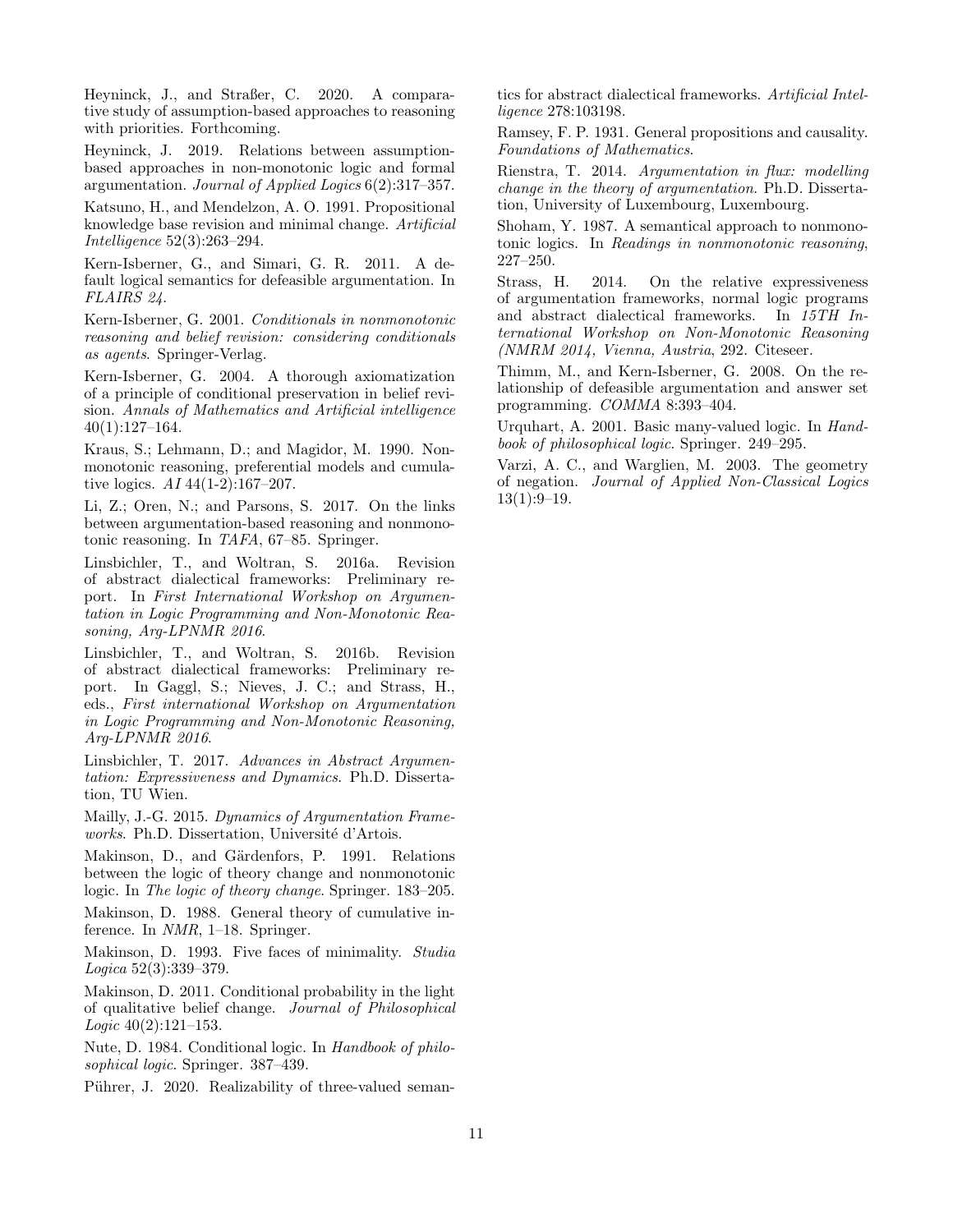# Appendix: Propositional Revision under Three-valued Semantics

In this section we show that three-valued revisions of formulas in the language  $\mathcal{L}^{\mathsf{K}}$  can be characterized in terms of a selection of minimal worlds according to a total preoder  $\prec$  over the three-valued interpretations, completely analogous to the two-valued case (see Section 2.4, in particular Theorem 1).

**Definition 12.** An operator  $\star$  :  $\mathcal{L}^{\mathsf{K}} \times \mathcal{L}^{\mathsf{K}} \rightarrow \mathcal{L}^{\mathsf{K}}$ is a *trivalent revision operator* if  $\star$  satisfies (for any  $\phi, \psi, \mu \in \mathcal{L}^{\mathsf{K}}$ :

 $(R^{3}1)$  $\phi \star \psi \vdash_{\mathsf{K}} \psi$ 

- $(R^{3}2)$ If  $\phi \wedge \psi \not\models K \bot$  then  $\phi \star \psi \equiv_K \phi \wedge \psi$
- $(R^{3}3)$ If  $\psi \not\models_K \bot$  then  $\phi \star \psi \not\models_K \bot$
- $(R^{3}4)$ <sup>3</sup>4) If  $\phi \equiv_K \phi'$  and  $\psi \equiv_K \psi'$  then  $\phi \star \psi \equiv_K$  $\phi' \star \psi'.$
- $(R^{3}5)$  $(\phi \star \psi) \wedge \mu \vdash_{\mathsf{K}} \phi \star (\psi \wedge \mu).$
- $(R^{3}6)$ If  $(\phi \star \psi) \wedge \mu \nvDash_{\mathsf{K}} \bot$  then  $\phi \star (\psi \wedge \mu) \vdash_{\mathsf{K}}$  $(\phi \star \psi) \wedge \mu$

Remark 5. These properties can be characterized equivalently in a more semantical way as follows:

 $(R_s^3)$  $\mathcal{V}(\phi * \psi) \subseteq \mathcal{V}(\psi)$ .

- $(R_s^3)$ If  $\mathcal{V}(\phi) \cap \mathcal{V}(\psi) \neq \emptyset$  then  $\mathcal{V}(\phi \star \psi) = \mathcal{V}(\phi) \cap$  $\mathcal{V}(\psi)$ .
- $(R_s^3)$ If  $\mathcal{V}(\psi) \neq \emptyset$  then  $\mathcal{V}(\phi * \psi) \neq \emptyset$ .
- $(R^{3}4)$ <sup>3</sup>4) If  $V(\phi) = V(\phi')$  and  $V(\psi) = V(\psi')$  then  $\mathcal{V}(\phi \star \psi) = \mathcal{V}(\phi' \star \psi').$
- $(R_s^3)$  $\mathcal{V}(\phi \star \psi) \cap \mathcal{V}(\mu) \subseteq \mathcal{V}(\phi \star (\psi \wedge \mu)).$
- $(R_s^3)$ If  $\mathcal{V}(\phi \star \psi) \cap \mathcal{V}(\mu) \neq \emptyset$ , then  $\mathcal{V}(\phi \star (\psi \wedge \mu)) \subseteq$  $\mathcal{V}(\phi * \psi) \cap \mathcal{V}(\mu)$ .

**Definition 13.** Given a set of atoms At, a mapping  $f$ :  $\mathcal{L}^{\mathsf{K}}(\mathsf{At}) \to \wp(\mathcal{V}(\mathsf{At}) \times \mathcal{V}(\mathsf{At}))$  associating a total preorder  $\preceq_{\phi}$  to every formula  $\phi \in \mathcal{L}^{\mathsf{K}}(\mathsf{At})$  and every  $v_1, v_2 \in$  $V(\mathsf{At})$ : is a *faithful mapping* if, for every  $\phi \in \mathcal{L}^{\mathsf{K}}$ :

- 1. if  $v_1 \in V(\phi)$  then  $v_1 \preceq_{\phi} v_2$ ; and
- 2. if  $v_1 \in V(\phi)$  and  $v_2 \notin V(\phi)$  then  $v_1 \prec_{\phi} v_2$ ; and
- 3. if  $\phi \equiv_{\mathsf{K}} \phi'$  then  $\preceq_{\phi} = \preceq_{\phi'}$ .

To show Theorem 4, we show the following two propositions:

Proposition 7. Let At be a finite set of atoms and  $f: \mathcal{L}^{\mathsf{K}}(\mathsf{At}) \to \wp(\mathcal{V}(\mathsf{At}) \times \mathcal{V}(\mathsf{At}))$  a faithful mapping. If  $\star : \mathcal{L}^{\mathsf{K}}(\mathsf{At}) \times \mathcal{L}^{\mathsf{K}}(\mathsf{At}) \to \mathcal{L}^{\mathsf{K}}(\mathsf{At})$  is defined by  $\mathcal{V}(\phi \star \psi) =$  $\min_{\leq \phi} (\mathcal{V}(\psi))$ , then  $\star$  satisfies  $(R^31)$ - $(R^36)$ .

*Proof.* Assume  $f : \mathcal{L}^{\mathsf{K}}(\mathsf{At}) \to \wp(\mathcal{V}(\mathsf{At}) \times \mathcal{V}(\mathsf{At}))$  is a faithful mapping and let  $\star : \mathcal{L}^{\mathsf{K}}(\mathsf{At}) \times \mathcal{L}^{\mathsf{K}}(\mathsf{At}) \to \mathcal{L}^{\mathsf{K}}(\mathsf{At})$ be defined by  $\mathcal{V}(\phi \star \psi) = \min_{\preceq_{\phi}} (\mathcal{V}(\psi)).$  We show that  $\star$  satisfies  $(R_s^31)$ - $(R_s^36)$  (according to the formulation in Remark 5).

- $(R_s^3 1)$ : Clear, since by definition,  $V(\phi \star \psi)$  =  $\min_{\leq D} (\mathcal{V}(\psi)) \subseteq \mathcal{V}(\psi).$
- $(R_s^3 2)$ : Suppose  $\mathcal{V}(\phi) \cap \mathcal{V}(\psi) \neq \emptyset$ . Since  $\preceq_{\phi}$  is faithful,  $\mathcal{V}(\phi) \cap \mathcal{V}(\psi) = \min_{\preceq_{\phi}} (\mathcal{V}(\psi)).$
- $(R_s^3)$ : Suppose  $\mathcal{V}(\psi) \neq \emptyset$ . As  $\preceq_{\phi}$  is transitive and At is finite,  $\min_{\leq_{\phi}} (\mathcal{V}(\psi)) \neq \emptyset$ .
- $(R_s^3 4)$ : Suppose  $\phi \equiv_K \phi'$  and  $\psi \equiv_K \psi'$ . Since f is faithful,  $\preceq_{\phi} = \preceq_{\phi'}$ . Since  $\psi \equiv_{\mathsf{K}} \psi'$  implies  $\mathcal{V}(\psi) =$  $\mathcal{V}(\psi')$ , we see that

$$
\mathcal{V}(\phi \star \psi) = \min_{\preceq_{\phi}} (\mathcal{V}(\psi)) = \min_{\preceq_{\phi'}} (\mathcal{V}(\psi')) = \mathcal{V}(\phi' \star \psi')
$$

and thus  $\phi \star \psi = \phi' \star \psi'$ .

•  $(R_s^3 5)$  and  $(R_s^3 6)$ : The case where  $\mathcal{V}(\phi \star \psi) \cap \mathcal{V}(\mu) = \emptyset$ is trivial. Suppose therefore that  $V(\phi \star \psi) \cap V(\mu) \neq \emptyset$ and et  $v \in V(\phi \star \psi) \cap V(\mu)$ . Suppose furthermore towards a contradiction that  $v \notin V(\phi \star (\psi \wedge \mu))$  =  $\min_{\preceq_{\phi}} \mathcal{V}(\psi \wedge \mu)$ , i.e. there is some  $v' \in \mathcal{V}(\psi \wedge \mu)$  s.t.  $v' \preceq_{\phi} v$ . Since  $\mathcal{V}(\psi \wedge \mu) \subseteq \mathcal{V}(\psi)$ , this contradicts  $v \in \mathcal{V}(\phi \star \psi) \cap \mathcal{V}(\mu) = \min_{\preceq_{\phi}} (\mathcal{V}(\psi) \cap \mathcal{V}(\mu)).$  Thus, we have shown that  $\mathcal{V}(\phi \star \psi) \cap \mathcal{V}(\mu) \subseteq \mathcal{V}(\phi \star (\psi \wedge \mu)).$ Suppose now that  $v \in \mathcal{V}(\phi \star (\psi \wedge \mu)) = \min_{\preceq_{\phi}} (\mathcal{V}(\psi \wedge$  $(\mu)$ ). Notice that  $v \in V(\psi) \cap V(\mu)$ . Since we assumed  $\mathcal{V}(\phi \star \psi) \cap \mathcal{V}(\mu) \neq \emptyset$ , there is a  $v' \in \mathcal{V}(\phi \star \psi) \cap \mathcal{V}(\mu) =$  $\min_{\preceq_{\phi}}(\mathcal{V}(\psi)) \cap \mathcal{V}(\mu)$ . Since  $v \in \min_{\preceq_{\phi}}(\mathcal{V}(\psi \wedge \mu))$ , we assumed  $\preceq_{\phi}$  to be total and  $\min_{\preceq_{\phi}} (\mathcal{V}(\psi)) \cap \mathcal{V}(\mu) \subseteq$  $\mathcal{V}(\psi) \cap \mathcal{V}(\mu)$ ,  $v \preceq_{\phi} v'$ . Thus,  $v \in \min_{\preceq_{\phi}} (\mathcal{V}(\psi))$ .



Proposition 8. Let a set of atoms At, and a trivalent revision operator  $\star$  be given. Then there is an faithful mapping  $\overline{f}: \mathcal{L}^{\mathsf{K}}(\mathsf{At}) \to \rho(\mathcal{V}(\mathsf{At}) \times \mathcal{V}(\mathsf{At}))$  s.t. for every  $\phi \in \mathcal{L}^{\mathsf{K}}(\mathsf{At}), \, \mathcal{V}(\phi \star \psi) = \min_{\preceq_{\phi}} (\mathcal{V}(\psi)).$ 

*Proof.* Assume  $\phi \in \mathcal{L}^{\mathsf{K}}(\mathsf{At})$ . We define  $\preceq_{\phi}$  as follows:  $v_1 \preceq_{\phi} v_2$  iff  $v_1 \in V(\phi \star \text{form}(v_1) \vee \text{form}(v_2)).$  We first show that  $\preceq_{\phi}$  is a total preorder:

- Totality: consider some  $v_1, v_2 \in \mathcal{V}(\mathsf{At})$ . Clearly,  $\mathcal{V}(\mathsf{form}(v_1) \vee \mathsf{form}(v_2)) = \{v_1, v_2\}$ . By  $(R_s^3 1)$ ,  $\mathcal{V}(\phi \star$ form $(v_1)$   $\vee$  form $(v_2)$  $\vee$   $\leq$   $\vee$  (form $(v_1)$   $\vee$  form $(v_2)$ ) =  $\{v_1, v_2\}$ . By  $(R_s^33)$  and since  $\mathcal{V}(\mathsf{form}(v_1) \lor \mathsf{form}(v_2)) \neq \emptyset$  $\emptyset$ ,  $\mathcal{V}(\phi \star \text{form}(v_1) \vee \text{form}(v_2)) \neq \emptyset$  and thus  $v_1 \in \mathcal{V}(\phi \star$ form $(v_1)$ ∨form $(v_2)$ ) or  $v_2 \in V(\phi\star \text{form}(v_1) \vee \text{form}(v_2))$ which implies  $v_1 \preceq_{\phi} v_2$  or  $v_2 \preceq_{\phi} v_1$ .
- *Transitivity:* Suppose  $v_1 \preceq_{\phi} v_2$  and  $v_2 \preceq_{\phi} v_3$ . We show that  $v_1 \preceq_{\phi} v_3$ . By  $(R_s^3 1)$  and  $(R_s^3 3)$  we know that  $\emptyset \neq \mathcal{V}(\phi \star \bigvee_{i=1}^{3} \mathsf{form}(v_i)) \subseteq \{v_1, v_2, v_3\}.$
- 1. Suppose first that  $\mathcal{V}(\phi \star \bigvee_{i=1}^{3} \mathsf{form}(v_i))$  ∩  $\{v_1, v_2\}$  = Ø. This means that  $\mathcal{V}(\phi \star$  $\bigvee_{i=1}^{3}$  form $(v_i)$  = { $v_3$ }. By ( $R_s^3$ 5) and ( $R_s^3$ 6),  $\mathcal{V}(\phi\star \left(\left(\bigvee_{i=1}^{3}\mathsf{form}(v_i)\wedge(\mathsf{form}(v_2)\vee\mathsf{form}(v_3)\right)\right))=$  $\mathcal{V}(\phi \star \bigvee_{i=1}^{3} \mathsf{form}(v_i)) \cap \{v_2, v_3\}.$  Thus,  $\mathcal{V}(\phi \, \star \, \mathsf{form}(v_2) \, \vee \, \mathsf{form}(v_3)) \;\; = \;\; \{v_3\} \;\; \text{and \; thus}$  $v_3 \prec_{\phi} v_2$ , which contradicts  $v_2 \preceq_{\phi} v_3$ .
- 2. Suppose now that  $\mathcal{V}(\phi \star \bigvee_{i=1}^{3} \mathsf{form}(v_i)) \cap \{v_1, v_2\} \neq$  $\emptyset$ . Since  $v_1 \preceq_{\phi} v_2, v_1 \in \mathcal{V}(\phi \star \mathsf{form}(v_1) \vee \mathsf{form}(v_2)).$ Using  $(R_s^3 5)$  and  $(R_s^3 6)$  in a similar way as for the previous case, we can show that  $v_1 \in V(\phi \star$ form $(v_1)$   $\vee$  form $(v_3)$ ) which implies  $v_1 \preceq_{\phi} v_3$ .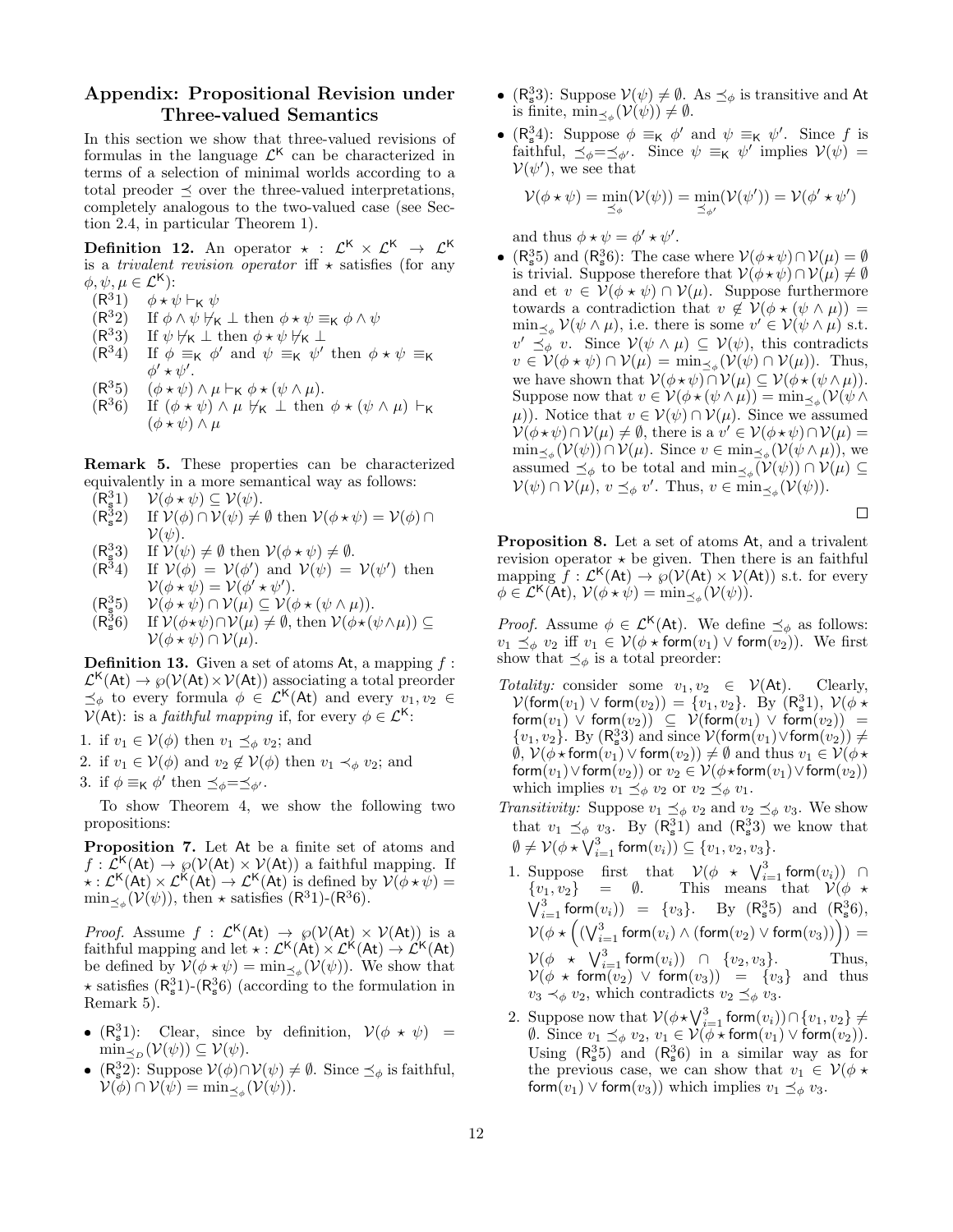$Reflexivity:$  By  $(R_s^31), \; V(\phi \star form(v_1) \vee form(v_1)) \subseteq$  $\{v_1\}$  and thus (since with  $(R_s^33)$   $\mathcal{V}(\phi \star \text{form}(v_1) \vee \phi)$ form $(v_1)$   $\neq \emptyset$ ,  $V(\phi \star \text{form}(v_1) \vee \text{form}(v_1)) = \{v_1\}$ and thus  $v_1 \preceq_{\phi} v_1$ .

Now we show that  $\preceq_{\phi}$  is faithful:

- 1. Suppose  $v_1, v_2 \in V(\phi)$ . By  $(R_s^3 2)$ ,  $V(\phi \star \text{form}(v_1) \vee$ form $(v_2)$  =  $V(\phi) \cap \{v_1, v_2\} = \{v_1, v_2\}$ . Thus, by definition of f,  $v_1 \preceq_{\phi} v_2$  and  $v_2 \preceq_{\phi} v_1$ .
- 2. Suppose  $v_1 \in V(\phi)$  and  $v_2 \notin V(\phi)$ . By  $(R_s^3 2)$ ,  $V(\phi \star$ form $(v_1) \vee$  form $(v_2)$  $= \mathcal{V}(\phi) \cap \{v_1, v_2\} = \{v_1\}$ . Thus, by definition of f,  $v_1 \prec_{\phi} v_2$ .
- 3. Suppose  $\phi \equiv_K \phi'$ . By  $(R_s^3 4)$ ,  $\phi \star (form(v_1) \vee$  $\mathsf{form}(v_2)) = \phi' \star (\mathsf{form}(v_1) \vee \mathsf{form}(v_2)) \text{ for any } v_1, v_2 \in$  $\mathcal{V}(\mathsf{At})$  and thus by definition of  $f, \preceq_{\phi} = \preceq_{\phi}.$

 $\Box$ 

**Theorem 4.**  $\star : \mathcal{L}^{\mathsf{K}} \times \mathcal{L}^{\mathsf{K}} \to \mathcal{L}^{\mathsf{K}}$  is a trivalent revision operator  $\star$  iff there exists a function  $f: \mathcal{L}^{\mathsf{K}} \to \wp(\mathcal{V}(\mathsf{At}) \times$  $V(\mathsf{At})$  that is faithful s.t.:

$$
\mathcal{V}(D \star \psi) = \min_{\preceq_{\phi}} (\mathcal{V}(\psi)) \tag{4}
$$

# Appendix: Proofs of Results in the Paper

### Proof of Proposition 3

**Proposition 3** There is no operator  $\star$  :  $\mathfrak{D}(\mathsf{At}) \times$  $\mathcal{L}^{\mathsf{K}}(\mathsf{At}) \rightarrow \mathfrak{D}(\mathsf{At})$  that satisfies  $\mathsf{ADF}^3_{*}2$  for Sem = complete or  $Sem =$  admissible.

*Proof.* We show that for the ADF  $D = (\{a\}, L, \{C_a =$ a}) there exists no operator  $\star$  s.t. ADF<sup>3</sup><sub> $\star$ </sub> 2 is satisfied. Indeed, suppose towards a contradiction that  $ADF^3_{\star}2$  holds for an operator  $\star$  for Sem  $\in$ {complete, admissible}. Notice that complete( $D$ ) =  $\{u, \top, \bot\}$  = admissible(*D*). Consider the revision  $D \star$  $(a \vee \neg a)$ . Since  $\mathcal{V}(a \vee \neg a) = \{\top, \bot\}, \mathcal{V}(a \vee \neg a) \cap \bot$  $\mathsf{Sem}(D) \neq \emptyset$  for Sem  $\in \{\mathsf{complete}, \mathsf{admissible}\},$  and thus, with our supposition that  $\mathsf{ADF}^3_\star 2$  holds for  $\star$  under Sem,  $\mathsf{Sem}(D \star (a \vee \neg a)) = \mathsf{Sem}(D) \cap \mathcal{V}(a \vee \neg a) = \{\top, \bot\}.$ But there is no ADF  $D \star (a \vee \neg a) \in \mathfrak{D}(\{a\})$  s.t.  $\mathsf{Sem}(D \star (a \vee \neg a)) = {\top, \bot}$ , i.e. the result of this revision is not realizable under **Sem**. To see this for  $Sem =$ admissible, it suffices to observe that  $u \in$  admissible $(D')$ for any  $D' \in \mathfrak{D}(\{a\})$ . To see this for Sem = complete, it suffices to observe that there exists for any ADF a unique  $\leq_i$ -minimal complete extension (Brewka et al. 2013). However,  $\{\top, \bot\}$  does not contain a unique  $\leq_i$ -<br>minimal element. minimal element.

### Proof of Theorem 2

Theorem 2 is an immediate consequence of the following two propositions:

**Proposition 9.** Let  $D = (\mathsf{At}, L, C)$  be an ADF based on a finite set of nodes At and  $f : \mathfrak{D}(\mathsf{At}) \to \Omega(\mathsf{At}) \times$  $\Omega$ (At) an imf-mapping for the preferred semantics. If  $\star : \mathfrak{D}(\mathsf{At}) \times \mathcal{L}^{\mathsf{K}}(\mathsf{At}) \to \mathfrak{D}(\mathsf{At})$  is defined by  $\mathsf{prf}(D \star \psi) =$  $\min_{\leq D} (\mathcal{V}(\psi))$ , then  $\star$  satisfies (ADF<sup>3</sup><sub>\*</sub>1)-(ADF<sup>3</sup><sub>\*</sub>6) for prf.

*Proof.* We first show that  $\star$  is well-defined by showing that for every  $\psi \in \mathcal{L}^{\mathsf{K}}(\mathsf{At})$ , there is some  $D' \in \mathfrak{D}(\mathsf{At})$  s.t.  $\text{prf}(D') = \min_{\leq D} (\mathcal{V}(\psi)).$  By Proposition 2 it suffices to show that  $\min_{\leq D} (\mathcal{V}(\psi)) \neq \emptyset$  and  $\min_{\leq D} (\mathcal{V}(\psi))$  is a  $\leq_i$ antichain (i.e. for every  $v, v' \in \min_{\preceq_D} (\mathcal{V}(\psi)), v \not\leq_i v'$ ). That  $\min_{\leq D} (\mathcal{V}(\psi)) \neq \emptyset$  is easily seen by the fact that  $\preceq_D$  is a total preorder on a finite set  $V(\mathsf{At})$ . Suppose now towards a contradiction that  $v, v' \in \min_{\leq p} (\mathcal{V}(\psi))$ and  $v \lt_i v'$ . Since  $\preceq_D$  is total,  $v \preceq_D v'$  and  $v' \preceq_D v$ . But then  $v \lt_i v'$  contradicts  $\preceq_D$  being a imf-mapping. We now show that  $\star$  satisfies  $\overline{(ADF_{\star}^31)}$ - $(ADF_{\star}^36)$ :

- (ADF<sup>3</sup><sub>\*</sub>1) is clear since by definition,  $\text{prf}(D \star \psi)$  =  $\min_{\leq D} (\mathcal{V}(\psi)) \subseteq \mathcal{V}(\psi).$
- (ADF<sup>3</sup><sub>\*</sub>2) Suppose prf(D)  $\cap$   $V(\psi) \neq \emptyset$ . Since  $\preceq_D$  is imf-faithful w.r.t. prf for D,  $\text{prf}(D) = \min_{\preceq_D} (\mathcal{V}(At)).$ Since  $V(\psi) \cap prf(D) \neq \emptyset$ ,  $\min_{\preceq_D} (\widetilde{V}(\psi)) =$  $\min_{\preceq_D} (\mathcal{V}(\mathsf{At})) \cap \mathcal{V}(\psi) = \mathcal{V}(\psi) \cap \mathsf{prf}(D).$
- (ADF<sup>3</sup><sub>\*</sub>3) Suppose  $V(\psi) \neq \emptyset$ . As  $\preceq_D$  is transitive and S is finite, this implies  $\min_{\mathcal{B}} (\mathcal{V}(\psi)) \neq \emptyset$ .
- (ADF<sup>3</sup><sub>\*</sub>4) Suppose  $\textsf{prf}(D) = \textsf{prf}(D')$  and  $\psi \equiv_K$  $\psi'$ . Since  $\preceq_D$  and  $\preceq_{D'}$  are imf-faithful w.r.t. preferred,  $\preceq_D = \preceq_{D'}$ . Since  $\psi \equiv_K \psi'$ ,  $\min_{\preceq_D} (\mathcal{V}(\psi)) =$  $\min_{\leq D} (\mathcal{V}(\psi'))$  and thus  $\text{prf}(D \star \psi) = \min_{\leq D} (\mathcal{V}(\psi')) =$  $\min_{\preceq_{D'}}^{\preceq} (\mathcal{V}(\psi')) = \mathsf{prf}(D' \star \psi).$
- (ADF<sup>3</sup><sub>\*</sub>5) and (ADF<sup>3</sup><sub>\*</sub>6). The case where  $\text{prf}(D \star \psi)$  ∩  $\mathcal{V}(\mu) = \emptyset$  is trivial. Suppose therefore that  $\text{prf}(D \star \psi) \cap \mathcal{V}(\mu) \neq \emptyset$  and suppose that  $v \in \text{prf}(D \star \psi) \cap V(\mu)$  and suppose furthermore towards a contradiction that  $v \notin \text{prf}(D \star$  $(\psi \wedge \mu)$  = min<sub> $\leq_{D}$ </sub> $(\mathcal{V}(\psi \wedge \mu))$ , i.e. there is some  $v' \in$  $\mathcal{V}(\psi \wedge \mu)$  s.t.  $v' \prec_{D}^{\sim} v$ . Since  $\mathcal{V}(\psi \wedge \mu) \subseteq \mathcal{V}(\psi)$ , this contradicts  $v \in \text{prf}(D \star \psi) \cap \mathcal{V}(\mu) = \min_{\preceq_D} (\mathcal{V}(\psi)) \cap \mathcal{V}(\mu).$ Thus we have shown that  $\text{prf}(D \star \psi) \cap \mathcal{V}(\mu) \subseteq \text{prf}(D \star$  $(\psi \wedge \mu)).$

Suppose now that  $v \in \text{prf}(D\star(\psi \wedge \mu)) = \min_{\preceq_D} (\mathcal{V}(\psi \wedge$  $(\mu)$ ) and suppose towards a contradiction that  $v \notin$  $\text{prf}(D \star \psi) \cap \mathcal{V}(\mu)$ . Notice that  $v \in \mathcal{V}(\psi) \cap \mathcal{V}(\mu)$ . Since we assumed  $\text{prf}(D \star \psi) \cap \mathcal{V}(\mu) \neq \emptyset$ , there is a  $v' \in \text{prf}(D \star \psi) \cap V(\mu)$ . Since  $v \in \min_{\preceq_D} (V(\psi \wedge \mu))$ and we assumed  $\preceq_D^{\sim}$  to be total,  $v \preceq_D^{\sim} v'$ . Thus,  $v \in \min_{\leq D} (\mathcal{V}(\psi))$ , contradiction.

 $\Box$ 

**Proposition 10.** Let  $\star$  be a revision operator satisfying  $(ADF^3_*1)$ - $(ADF^3_*6)$ . Then there is an imf-faithful mapping  $f : \mathfrak{D}(\mathsf{At}) \to \wp(\mathcal{V}(\mathsf{At}) \times \mathcal{V}(\mathsf{At}))$  (for prf) s.t.  $\text{prf}(D \star \psi) = \min_{f(D)}(\mathcal{V}(\psi)).$ 

*Proof.* Assume  $D \in \mathfrak{D}(\mathsf{At})$ . We define  $f(D) = \preceq_D$  as follows:  $v_1 \preceq_D v_2$  iff  $v_1 \in \text{prf}(D \star \text{form}(v_1) \vee \text{form}(v_2)).$ We first show that  $\preceq_D$  is a total preorder: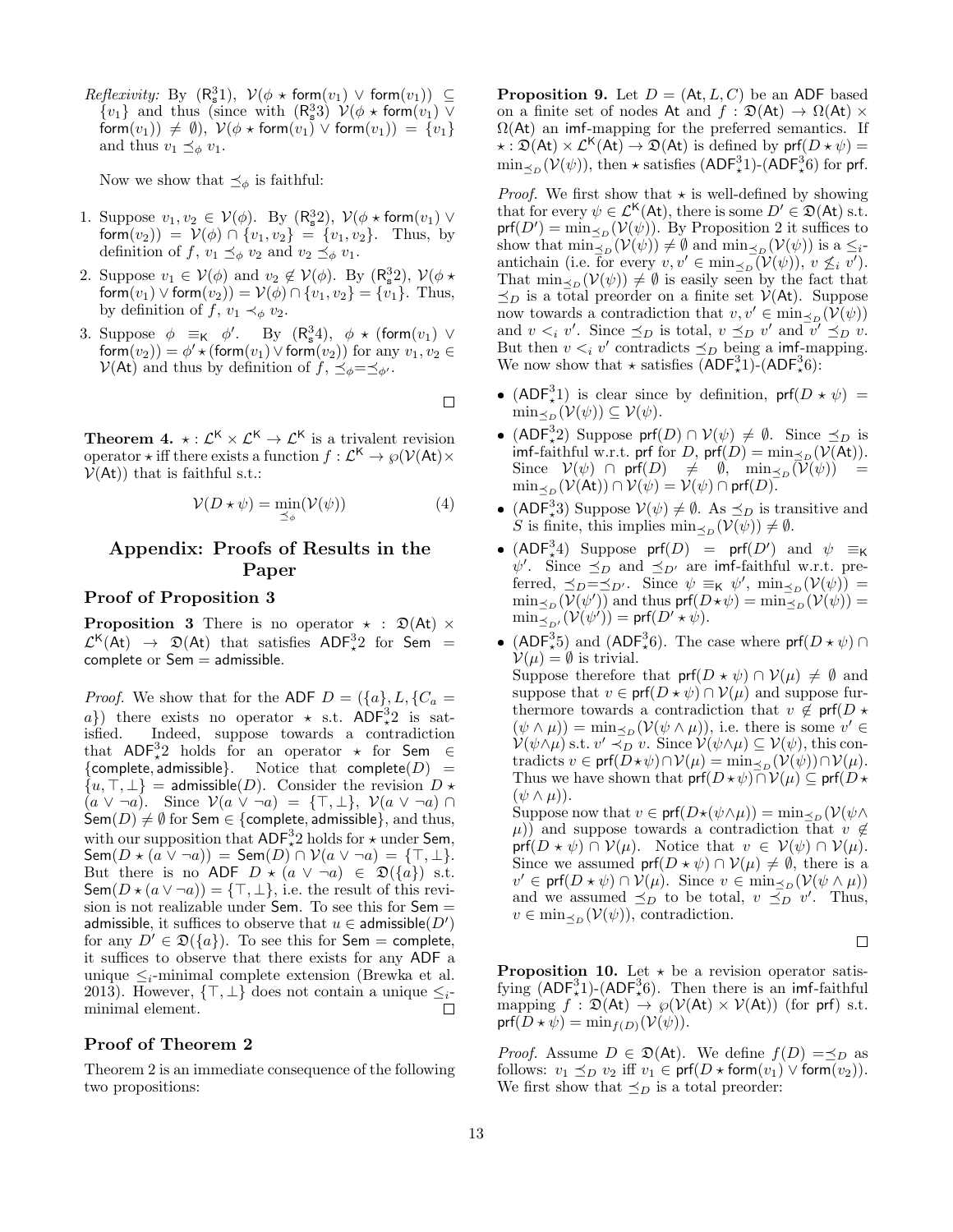- Totality: Consider some  $v_1, v_2 \in \mathcal{V}(At)$ . Clearly  $\mathcal{V}(\mathsf{form}(v_1) \vee \mathsf{form}(v_2)) = \{v_1, v_2\}.$  By  $(\mathsf{ADF}^3_\star 1),$  $\mathsf{prf}(D \ \star \ \mathsf{form}(v_1) \ \lor \ \mathsf{form}(v_2)) \quad \subseteq \quad \mathcal{V}(\mathsf{form}(v_1) \ \lor \ \mathsf{form}(v_2))$ form $(v_2)$ ) =  $\{v_1, v_2\}$ . By  $(ADF<sub>+3</sub><sup>3</sup>)$  and since  $\mathcal{V}(\mathsf{form}(v_1) \vee \mathsf{form}(v_2)) \neq \emptyset$ , prf $(D \star \mathsf{form}(v_1) \vee$ form $(v_2)$ )  $\neq \emptyset$  and thus  $v_1 \in \text{prf}(D \star \text{form}(v_1) \vee$ form $(v_2)$  or  $v_2 \in \text{prf}(D \star \text{form}(v_1) \vee \text{form}(v_2)),$  which implies  $v_1 \preceq_D v_2$  or  $v_2 \preceq_D v_1$ .
- Transitivity: Suppose  $v_1 \preceq_D v_2$  and  $v_2 \preceq_D$ . We show that  $v_1 \preceq_D v_3$ . By  $(ADF^3_*)$  and  $(ADF^3_*)$  we know that  $\emptyset \neq \mathsf{prf}(D \star \bigvee_{i=1}^{3} \mathsf{form}(v_i)) \subseteq \{v_1, v_2, v_3\}.$
- 1. Suppose first that  $\mathsf{prf}(D \star \bigvee_{i=1}^{3} \mathsf{form}(v_i))$   $\cap$  $\{v_1, v_2\}$  =  $\emptyset$ , i.e. prf $(D \star \bigvee_{i=1}^{3} \text{form}(v_i))$  =  $\{v_3\}$ . Then by  $(ADF^3_{\star}5)$  and  $(ADF^3_{\star}6)$ , prf $(D \star$  $\left(\left(\bigvee_{i=1}^3 \mathsf{form}(v_i) \land (\mathsf{form}(v_2) \lor \mathsf{form}(v_3)\right)\right) = \mathsf{prf}(D \star$  $\bigvee_{i=1}^{3}$  form $(v_i))\cap \{v_2,v_3\}.$  Thus, prf $(D\star \mathsf{form}(v_2) \vee$ form $(v_3)$  =  $\{v_3\}$  and thus  $v_3 \prec_D v_2$ , which contradicts  $v_2 \preceq_D v_3$ .
- 2. Suppose now that  $\mathsf{prf}(D \star \bigvee_{i=1}^{3} \mathsf{form}(v_i))$  ∩  $\{v_1, v_2\} \neq \emptyset$ . Since  $v_1 \preceq_D v_2$ ,  $v_1 \in \text{prf}(D \star$ form $(v_1) \vee$  form $(v_2)$ ). Using  $(\mathsf{ADF}_*^35)$  and  $(\mathsf{ADF}_*^36)$ in a similar way, we can show that  $v_1 \in \text{prf}(D \star$ form $(v_1)$   $\vee$  form $(v_3)$ ) which implies  $v_1 \preceq_D v_3$  by definition of  $\preceq_D$ .
- Reflexivity: By  $(ADF_x^3)$ By  $(ADF<sub>+1</sub><sup>3</sup>)$ , prf $(D \star form(v<sub>1</sub>) \vee$ form $(v_1)$ )  $\subseteq$   $V$ (form $(v_1)$ )  $\vee$  form $(v_1)$ )  $=$   $\{v_1\}$  and thus (since  $\mathsf{prf}(D \star \mathsf{form}(v_1) \vee \mathsf{form}(v_1)) \neq \emptyset$  with  $(\mathsf{ADF}_\star^33))$  $\text{prf}(D \star \text{form}(v_1) \vee \text{form}(v_2) = \{v_1\}.$  Thus,  $v_1 \preceq_D v_1$ .

We now show that  $\preceq_D$  is imf-faithful w.r.t. prf.

- 1. Suppose that  $v_1 \lt_i v_2$ . By  $(\text{ADF}^3_\star 1), \emptyset \neq \text{prf}(D \star$  $\mathsf{form}(v_1) \mathrel{\vee} \mathsf{form}(v_2)) \ \subseteq \ \mathcal{V}(\mathsf{form}(v_1) \mathrel{\vee} \mathsf{form}(v_2)) \ =$  $\{v_1, v_2\}$ . By Proposition 2 and since  $v_1 \leq_i v_2, v_1 \notin$  $\textsf{prf}(D \star \textsf{form}(v_1) \vee \textsf{form}(v_2)) \text{ or } v_2 \notin \textsf{prf}(D \star \textsf{form}(v_1) \vee$ form $(v_2)$ ), i.e. prf $(D \star \text{form}(v_1) \vee \text{form}(v_2)) = \{v_1\}$  or  $\text{prf}(D \star \text{form}(v_1) \vee \text{form}(v_2)) = \{v_2\}.$  Thus, by definition of  $\preceq_D$ ,  $v_1 \preceq_D v_2$ .
- 2. Suppose that  $v_1 \in \textsf{prf}(D)$  and  $v_2 \notin \textsf{prf}(D)$ . By  $(\mathsf{ADF}^3_\star 2), \; \mathsf{prf}(D \star \mathsf{form}(v_1) \vee \mathsf{form}(v_2)) = \; \mathsf{prf}(D) \; \cap \;$  $V(\text{form}(v_1) \vee \text{form}(v_2)) = \text{prf}(D) \cap \{v_1, v_2\}.$  Since  $v_1 \in \text{prf}(D)$  and  $v_2 \notin \text{prf}(D)$ , this means that  $prf(D * form(v_1) \vee form(v_2)) = \{v_1\}.$  By definition of  $\preceq_D$ , this implies  $v_1 \prec_D v_2$  or  $v_2 \prec_D v_1$ .
- 3. Suppose that  $\mathsf{prf}(D) = \mathsf{prf}(D')$ . By  $(\mathsf{ADF}_*^3 4)$  it follows that  $\preceq_D=\preceq_{D'}$ .

 $\Box$ 

# Proof that  $\preceq^{\mathsf{prf},\mathsf{d}+\mathsf{i}}$  is a total preorder

To show that  $\preceq^{\text{prf},d+i}$  is a total preorder (see Example 5), we first make some general observations on lexicographic combinations of total preorders:

**Definition 14.** Where  $\{\preceq_i | 1 \leq i \leq n\}$  is a set of total preorders over a set  $\Delta$ ,  $\leq_{i=1}^{n}$  is the preorder obtained as

follows (where  $a, b \in \Delta$ ):  $a \leq_{i=1}^{n} b$  iff there exists a  $1 \leq$  $i \leq n$  s.t.  $a \approx_j b$  for every  $j < i$  and  $a \preceq_i b$ .

**Proposition 11.** Where  $\{\preceq_i | 1 \leq i \leq n\}$  is a set of total preorders over  $\Delta$ ,  $\trianglelefteq_{i=1}^{n}$  is reflexive, transitive and total.

*Proof.* Let  $\{\preceq_i | 1 \leq i \leq n\}$  is a set of total preorders over  $\Delta$ . We show that  $\Box_{i=1}^n$  is reflexive, transitive and total:

- Reflexive Since  $a \preceq_1 a$  for any  $a \in \Delta$ , we obtain  $a \preceq_{i=1}^n a$ for any  $a \in \Delta$ .
- Transitive Suppose  $a, b, c \in \Delta$ ,  $a \leq_{i=1}^n b$  and  $b \leq_{i=1}^n c$ , i.e. there are some  $i_1, i_2 \in \{1, \ldots, n\}$  s.t.  $a \approx_{j_1} b$  for every  $j_1 < i_1, a \preceq_{i_1} b, b \approx_{j_2} c$  and  $b \preceq_{j_2} c$ . The case for  $i_1 = j_1$  is clear. Suppose now  $i_1 < i_2$ . Then  $b \approx_{i_1} c$  and thus by transitivity of  $\preceq_{i_1} a \preceq_{i_1} c$ . Since  $a \approx_j b$  and  $b \approx_j c$  for every  $1 \leq j \leq i_1$ , we see that  $a \leq_{i=1}^n$ . Suppose now that  $i_2 < i_1$ . Then  $a \approx_{i_2} b$  and since  $b \preceq_{i_2} c$ , by transitivity of  $\preceq_{i_2} a \preceq_{i_2} c$ . Since  $a \approx_j b$  and  $b \approx_j c$  for any  $j < i_2$ , by transitivity of  $\approx_i$  (for any  $j < i_2$ ), we obtain  $a \approx_i c$  for any  $j < i_2$ . Altogether this implies  $a \leq_{i=1}^n$ .
- Total Suppose  $a, b \in \Delta$ . Since  $\preceq_i$  is total for every  $1 \leq i \leq n$ ,  $a \approx_i b$  or  $a \preceq_i b$  or  $b \preceq_i a$  for every  $1 \leq i \leq n$ . Take  $j \in \{1, \ldots, n\}$  minimal s.t.  $a \not\approx_j b$ . Suppose first  $a \preceq_i b$ . Then  $a \preceq_{i=1}^n b$ . Otherwise (i.e. if  $b \preceq_i a) b \preceq_{i=1}^n a$ .

 $\Box$ 

We now show that show that  $\preceq^{\text{prf},d+i}$  is a total preorder:

Proposition 12. Let a set of atoms At and an ADF  $D \in \mathfrak{D}(\mathsf{At})$  be given. Then  $\preceq_D^{\mathsf{prf},\mathsf{d}+\mathsf{i}}$  is a total preorder.

*Proof.* We show this by showing that  $\preceq^{\text{prf},d+i}$  can be viewed as a lexicographic combination  $\trianglelefteq_{i=1}^{3}$  (as per Definition 14), with:

- $v_1 \preceq_1 v_2$  iff  $v_1 \in \text{prf}(D);$
- $v_1 \preceq_2 v_2$  iff und $(v_1) \le$  und $(v_2)$ ;
- $v_1 \preceq_3 v_2$  iff  $\min_{v \in \textsf{prf}(D)} (v \Delta v_1) \leq \min_{v \in \textsf{prf}(D)} (v \Delta v_2)$ .

Since  $\preceq_i$  is a total preorder for  $1 \leq i \leq 3$ , with Proposition 11, we obtain that  $\trianglelefteq_{i=1}^{3}$  is a total preorder.

That  $\preceq^{\text{prf,d+i}} = \preceq_{i=1}^{3}$  is immediate.

 $\Box$ 

### Proof of Theorem 3

Theorem 3 follows from the following two propositions:

Proposition 13. Let a finite set of atoms At and an asf-mapping  $f : \mathfrak{D}(\mathsf{At}) \to \wp(\mathcal{V}(\mathsf{At}) \times \mathcal{V}(\mathsf{At}))$  for the grounded semantics be given. If  $\star : \mathfrak{D}(\mathsf{At}) \times \mathcal{L}^{\mathsf{K}}(\mathsf{At}) \rightarrow$  $\mathfrak{D}(\mathsf{At})$  is defined by grounded $(D \star \psi) = \min_{\preceq_D} (\mathcal{V}(\psi)),$ then  $\star$  is an ADF<sup>3</sup><sub> $\star$ </sub>-operator for grounded.